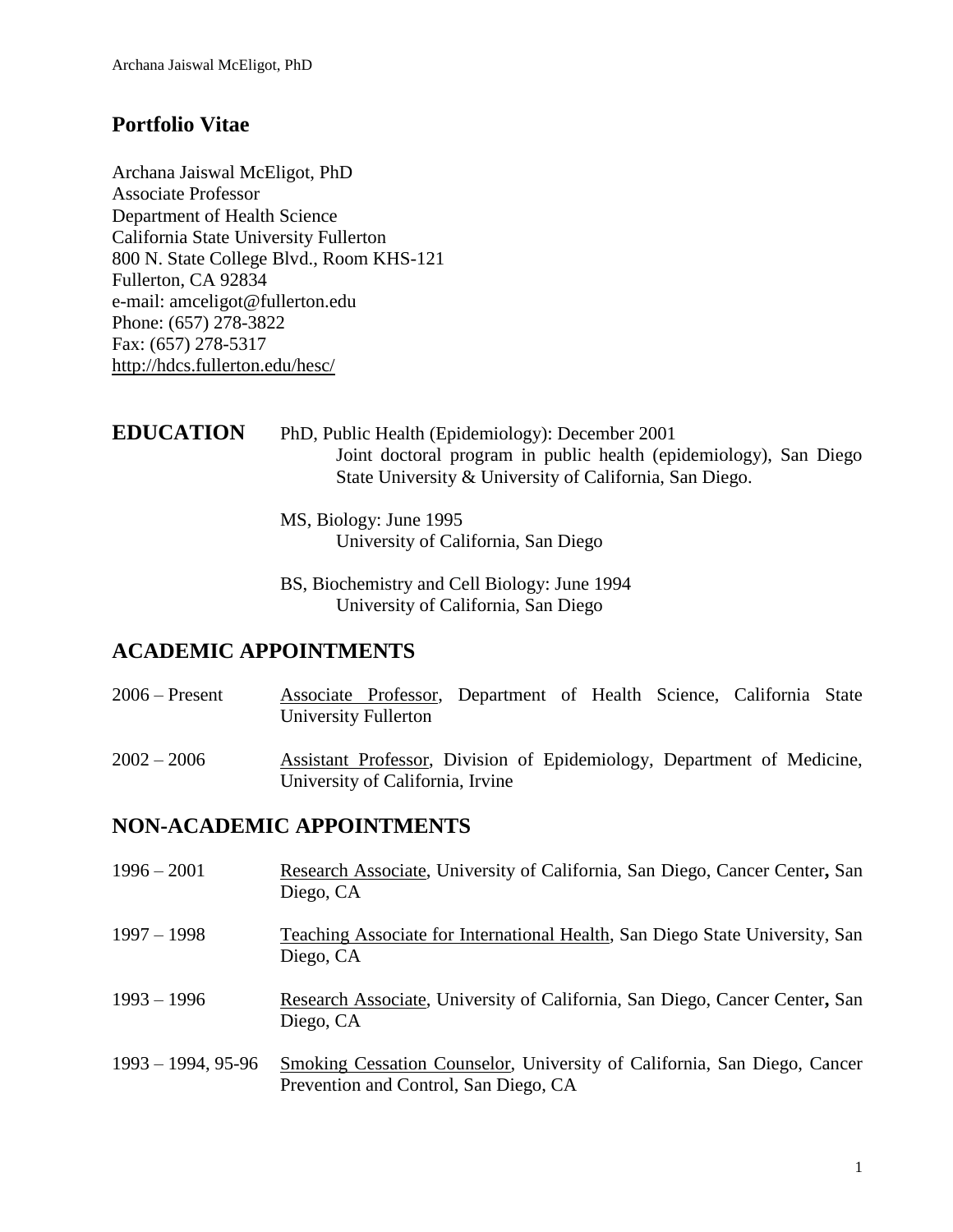1990 – 1993 Study Management/Writing Facilitator, Office of Academic Support and Instructional Training, University of California, San Diego, San Diego, CA

# **SCHOLARLY ACTIVITY**

# **Awards and Recognitions**

| 1990 | <b>Provost Honors</b>                                                     |
|------|---------------------------------------------------------------------------|
| 1991 | <b>Provost Honors</b>                                                     |
| 1993 | <b>Provost Honors</b>                                                     |
| 2000 | Society for Epidemiologic Research, Students Workshop                     |
| 2006 | Marquis Who's Who                                                         |
| 2007 | Inside Magazine, cover feature article                                    |
| 2007 | Marquis Who's Who                                                         |
| 2007 | Eta Sigma Gamma Faculty Recognition Award                                 |
| 2009 | Academic Advising Certificate in Excellence                               |
| 2010 | Eta Sigma Gamma Faculty Recognition Award                                 |
| 2010 | Faculty Recognition: Research and Highest Quality External Grant Activity |

# **Contracts and grants:**

# *Extramural funding:*

|                       | $08/15/11 - 08/14/14$ Principle Investigator. Increasing Workforce Diversity:<br>Training Hispanic Students to Address Childhood Obesity and<br>Nutrition, USDA/NIFA. \$277,500                 |
|-----------------------|-------------------------------------------------------------------------------------------------------------------------------------------------------------------------------------------------|
| $08/15/11 - 08/14/13$ | Principle Investigator. Childhood Obesity and Nutrition<br>Curriculum for a Changing Population. USDA/NIFA, \$280,343                                                                           |
| $10/01/05 - 08/31/11$ | Principal Investigator. Diet, DNA repair genes and breast cancer risk.<br>NIH/NCI, \$485,000                                                                                                    |
| $05/01/07 - 04/30/09$ | Project leader. Behavior and beliefs related to diet in Native Hawaiians in<br>Southern California. NIH/NCI, \$71,872                                                                           |
| $04/10/07 - 3/31/09$  | Co-Investigator/Lead project director for nutritional assessments. Physical<br>activity and nutrition among Pacific Islander youth: an exploratory study.<br>NIH/NCI, \$353,327                 |
| $07/01/04 - 06/29/05$ | <b>Principal Investigator.</b> Support and Enhancement of the Existing Cancer<br>Registry in California. Centers for Disease Control/PHI (Subcontract UCI),<br>(one year direct cost) \$335,937 |
| 09/01/03-01/31/04     | Principal Investigator. Treatment Lifestyle Factors and 5-Year Breast Cancer<br>Survival. Cancer Center UCI, \$11,000                                                                           |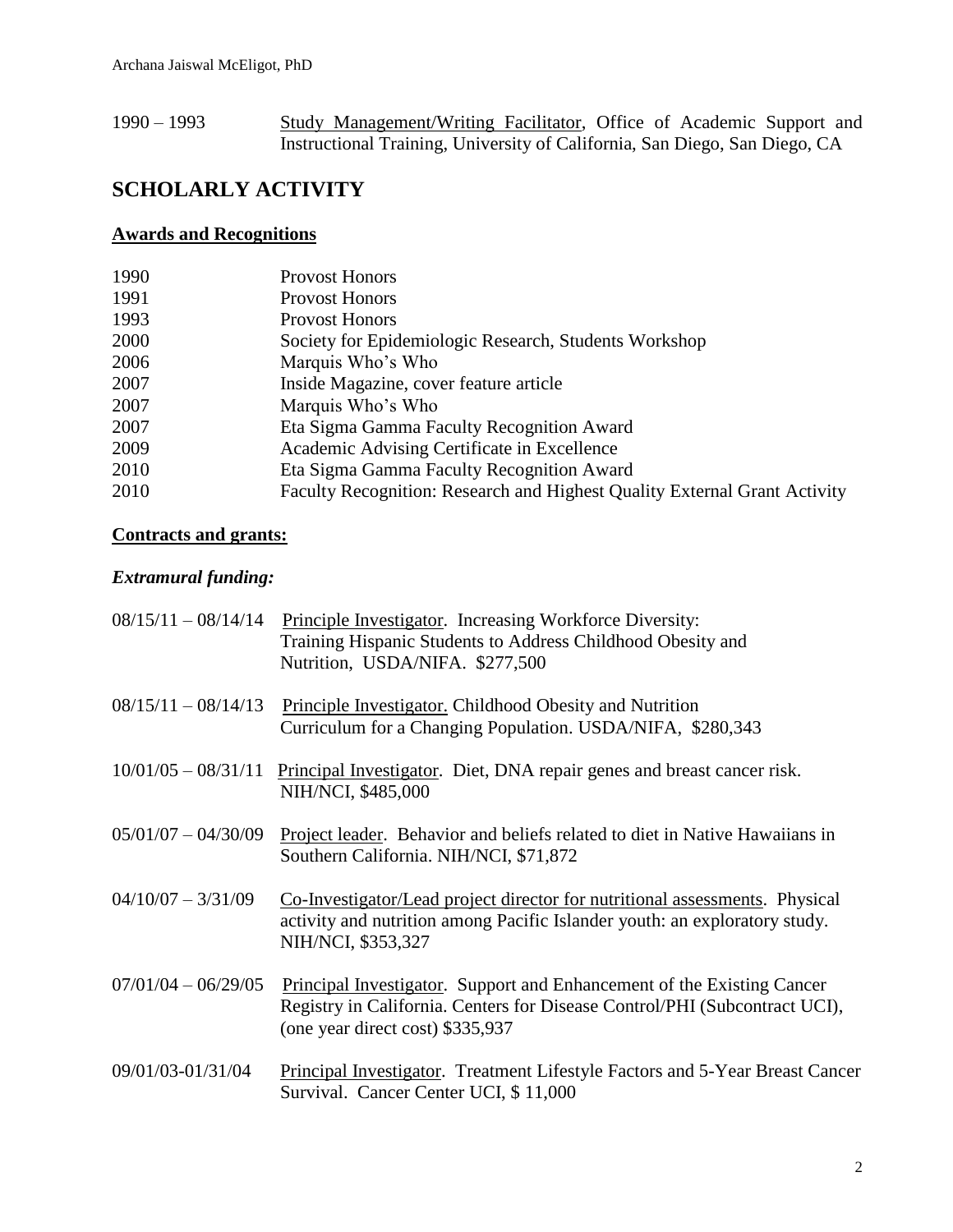| 07/01/03-06/30/05 | Co-Principal Investigator. Cancer Surveillance Program of Orange<br>County/San Diego Imperial Organization for Cancer Control. California<br>Public Health Foundation, (one year direct cost) \$900,295 (Until 07). |
|-------------------|---------------------------------------------------------------------------------------------------------------------------------------------------------------------------------------------------------------------|
| 09/30/98-07/31/03 | Co-Investigator. Hereditary Breast and Ovarian Cancer: Genetic and<br>Molecular Studies. NIH/NCI, (one year direct cost) \$447,767                                                                                  |
|                   | $07/01/00 - 06/30/02$ Principal Investigator. Relationships Between Smoking, Homocysteine and<br>Folate. Tobacco-Related Disease Research Program, UC, \$50,000                                                     |

# *Intramural funding:*

| $04/1/11 - 06/30/12$  | Principle Investigator. Chronic Disease and Health Behaviors in Pacific<br>Islanders and Native Hawaiians in Southern California. CSUF, \$10,000.                 |
|-----------------------|-------------------------------------------------------------------------------------------------------------------------------------------------------------------|
| $07/1/09 - 06/30/10$  | Co-Principle Investigator. Assessing and pilot testing an urban garden.<br>Health Promotion Research Institute Mini-Grant. CSUF, \$1,500.                         |
| $09/01/07 - 06/01/08$ | Project lead/Principle Investigator. Promoting the Health of Faculty,<br>Staff, Students, and Community. Mission and Goals Initiative;<br>CSUF, \$12,000          |
| $11/01/06 - 09/30/07$ | Principal Investigator. Exploration of the Mediterranean diet in a Screening<br>Study for Prostatic Disease In a Lebanese Population.<br>Intramural/CSUF, \$5,000 |
| $12/01/06 - 06/30/07$ | Project Director. The Optimal Nutrition, Health Eating and Behaviors<br>(ONHEB) Program. Intramural/CSUF, \$15,000                                                |
| $06/01/07 - 08/30/07$ | Principal Investigator. Folate sub-species investigation and analysis.<br>New Faculty Summer Stipend/CSUF, \$6000                                                 |

#### **PUBLICATIONS**

#### **Invited Presentations (in chronological order)**

- **1. McEligot AJ.** Epidemiology of Breast Cancer. University of California, San Diego Epidemiology Seminar Series, San Diego, CA, 1999.
- 2. McEligot AJ. Plasma carotenoids and homocysteine concentrations in a dietary intervention trial. University of California, Irvine, Epidemiology Speaker Series, 2001.
- **3. McEligot AJ**. Vegetable, fruit and dietary fat intakes and breast cancer risk. University of California, Irvine, Genetics Group Speaker Series, Irvine, CA 2002.
- **4.** McEligot AJ. Nutrition, genetics and breast cancer in a population-based study of hereditary breast cancer. University of California, Irvine, School of Medicine Grand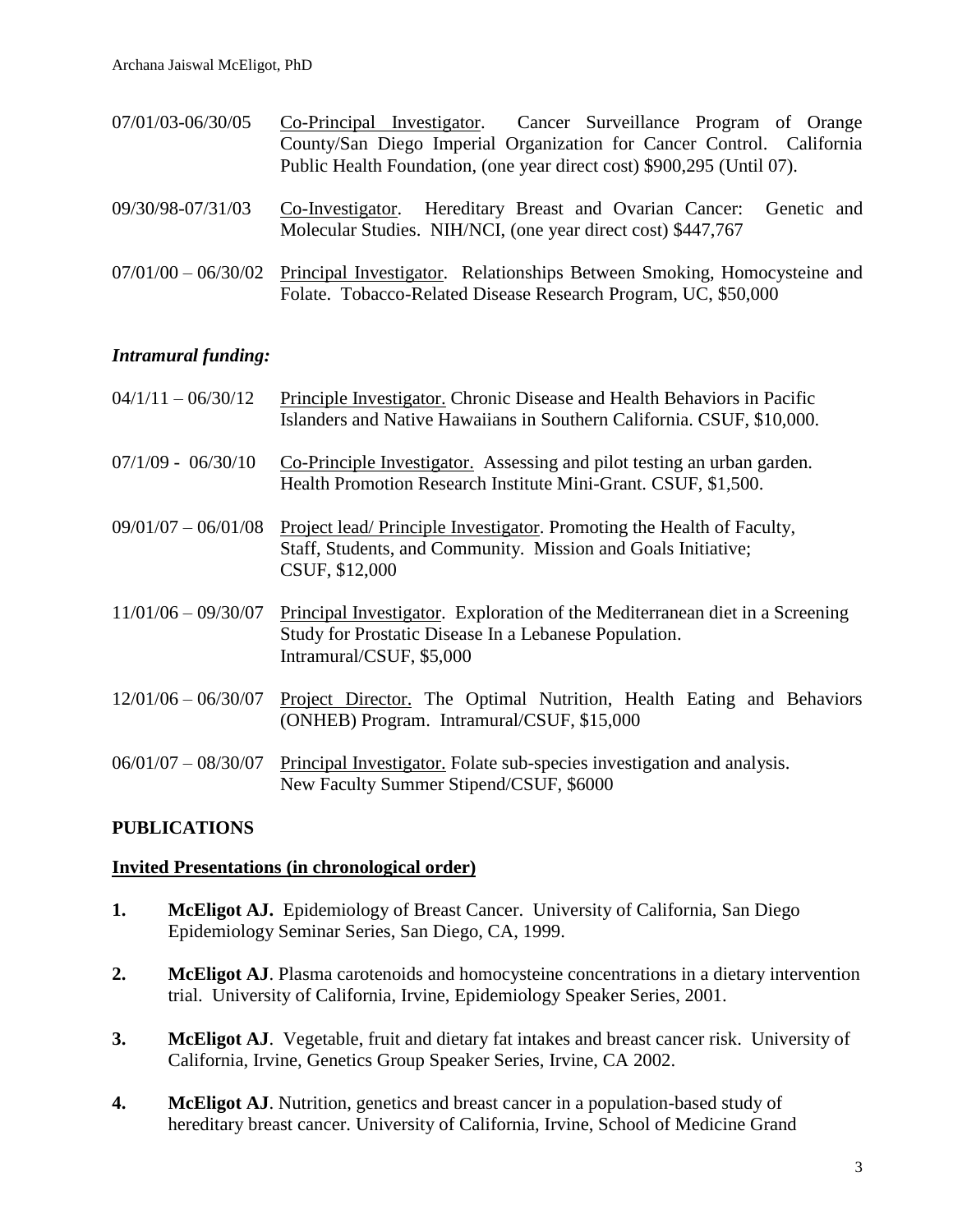Rounds, Irvine, CA 2002.

- **5.** McEligot AJ. Nutrition and cancer in a population-based study of hereditary breast cancer. University of California, Irvine, Health Policy and Research Seminar, Irvine, CA 2002.
- **6. McEligot AJ**. Nutrition and a Healthful Lifestyle. American Association of University Women, Laguna Beach, CA, 2003.
- **7. McEligot AJ.** Diet, Lifestyle and Cancer Risk. American Cancer Society Advisory Group. Irvine, CA 2005.
- **8. McEligot AJ**. Diet, Nutrition and Cancer. Cancer Registrars Education Workshop. Irvine, CA 2005.
- **9. McEligot AJ**. Nutritional Therapies for Chronic Pain and Optimal Health. Fibromyalgia Awareness Means Everything. Fullerton, CA, May 2007.
- 10. **McEligot AJ.** Lifestyle/Environmental Factors & Cancer Risk. Minority Training Program in Cancer Control Research. Los Angeles, CA, June 2007.
- **11. McEligot AJ.** Nutrition and Health. Southern California University of Health Sciences. Whittier, CA, November 2007.
- **12. McEligot AJ.** Genes and Diet in association with colon cancer risk. UCI Colon Cancer Prevention Planning Retreat. Irvine, CA, March 2008.
- **13. McEligot, AJ**., M., Ziogas, A., Anton-Culver, A. Nutrition for optimum health. The role of diet in cancer prevention. Susan G. Komen Annual Breast Health Conference. Anaheim, CA, March 2008.
- **14. McEligot, AJ**. Nutrition Research at CSUF. Nutrition & Wellness: A Novel and Multidisciplinary Approach. Fullerton, CA, April 2008.
- **15. McEligot, AJ**., M., Ziogas, A., Anton-Culver, A. Lifestyle/Environmental Factors & Cancer Risk. Minority Training Program in Cancer Control Research. UCLA, Los Angeles, CA, June 2008.
- **16. McEligot AJ**. Diet, behavior and beliefs survey in Native Hawaiians in Southern California. 2009 He Huliau Conference – A Turning Point; Eliminating Health Disparities in Native and Pacific Peoples. Costa Mesa, CA, February 2009.
- **17**. **McEligot AJ.** Diet, nutrition and breast cancer. Susan G. Komen Foundation Annual Breast Health Symposium. Anaheim, CA, March 2009.
- **18**. **McEligot AJ**. Diet, attitude and beliefs: focus on health disparities in Native Hawaiians. Compassionate Care to a Diverse Population. Fullerton, CA, November 2010.
- **19. McEligot AJ.** Intervention Research: What to do about it". Minority Training Program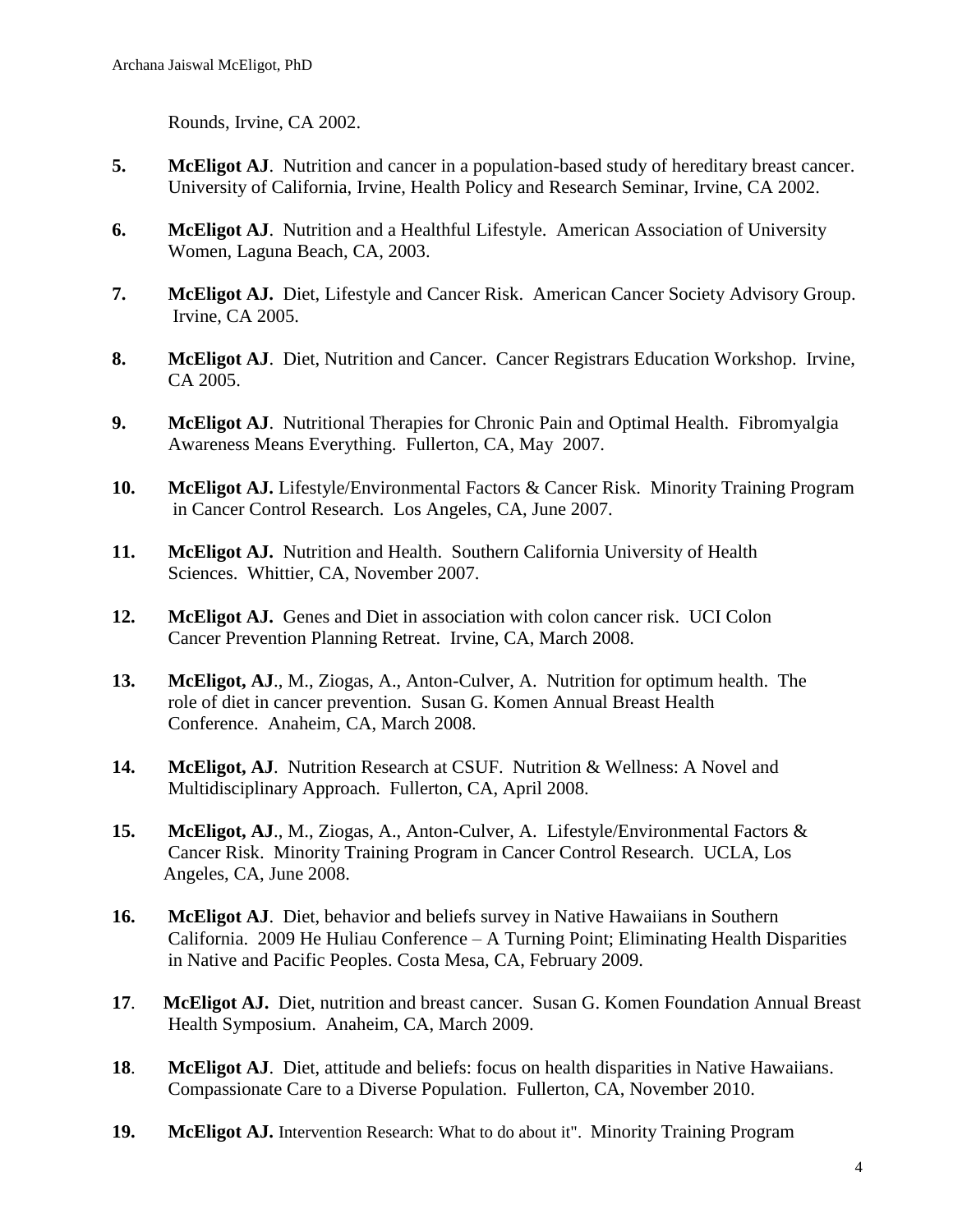in Cancer Control Research, UCLA, Los Angeles, CA, June 2011 (Invited, however was unable to attend).

#### **Peer-reviewed presentations at other meetings (Oral and Abstracts) – In chronological order**

**1. Jaiswal AI**, Croft, M. Role of accessory molecules during induction of CD40-L on T cell subsets. Keystone Symposia on Molecular and Cellular Biology, Hilton Head, SC, 1996.

**2.** Croft M, **Jaiswal AI.** Role of accessory molecules during induction of CD40-L on T cell subsets. Annual meeting of American Association of Immunologists, New Orleans, LA, 1996.

**3. McEligot AJ,** Rock CL, Sobo EJ, Flatt SW, Marx RD, Wilfley D, Pierce JP. Dietary restriction and eating pathology in breast cancer survivors: a pilot study. International Conference on Eating Disorders, New York, NY, 1998.

**4. McEligot AJ**, Rock CL, Flatt SW, Newman V, Faerber S, Pierce JP. Serum carotenoid response to vegetable juice as compared to vegetables and fruit in a diet intervention study. Experimental Biology annual meeting, San Francisco CA. FASEB Journal, v. 12, n. 4, 1998: A554.

**5. McEligot AJ,** Rock CL, Newman V, Sanborn KA, Pierce JP. Plasma carotenoids and intakes at 3 – yr follow-up in a feasibility study of high-vegetable diet to prevent breast cancer recurrence. Experimental Biology annual meeting, Washington DC. FASEB Journal, v. 13, n. 4 PART 1, 1999: A554.

**6. McEligot AJ,** Rock CL, Sobo EJ. Emotional and somatic overeating outcomes in breast cancer survivors. The Academy for Eating Disorders annual meeting, San Diego, CA, 1999.

**7.** Rock CL, **McEligot AJ**, Newman V, Faerber S, Sanborn KA, Pierce JP. Plasma carotenoid concentrations at 1-year and 3-year follow-up in a feasibility study of a high-vegetable diet to prevent breast cancer recurrence. 12<sup>th</sup> International Carotenoid Symposium, Cairns, Australia, 1999.

**8. McEligot AJ**, Rock CL, Gilpin E, Newman V, Pierce JP. Is there an association between high fiber intake and abdominal discomfort? Experimental Biology annual meeting, San Diego, CA, 2000.

**9. McEligot AJ**, Rock CL, Gilpin E, Newman V, Pierce JP. High dietary fiber intake is not associated with adverse abdominal symptoms. San Diego Epidemiology Exchange, San Diego, CA, 2000.

**10. McEligot AJ**, Rock CL, Gilpin E, Newman V, Pierce JP.Biomarkers and Behavior: Relationships between homocysteine and folate, exercise and smoking. The  $33<sup>rd</sup>$  annual meeting of the Society for Epidemiologic Research Student Workshop, Seattle, WA, 2000.

**11. McEligot** AJ, Rock CL, Gilpin EA, Pierce JP. Homocysteine and folate concentrations in smokers and non-smokers enrolled in a diet intervention trial. Society for Epidemiologic Research, Palm Desert, CA 2002.

**12. McEligot AJ**, Wenzel L, Largent J, Ziogas A and Anton-Culver H.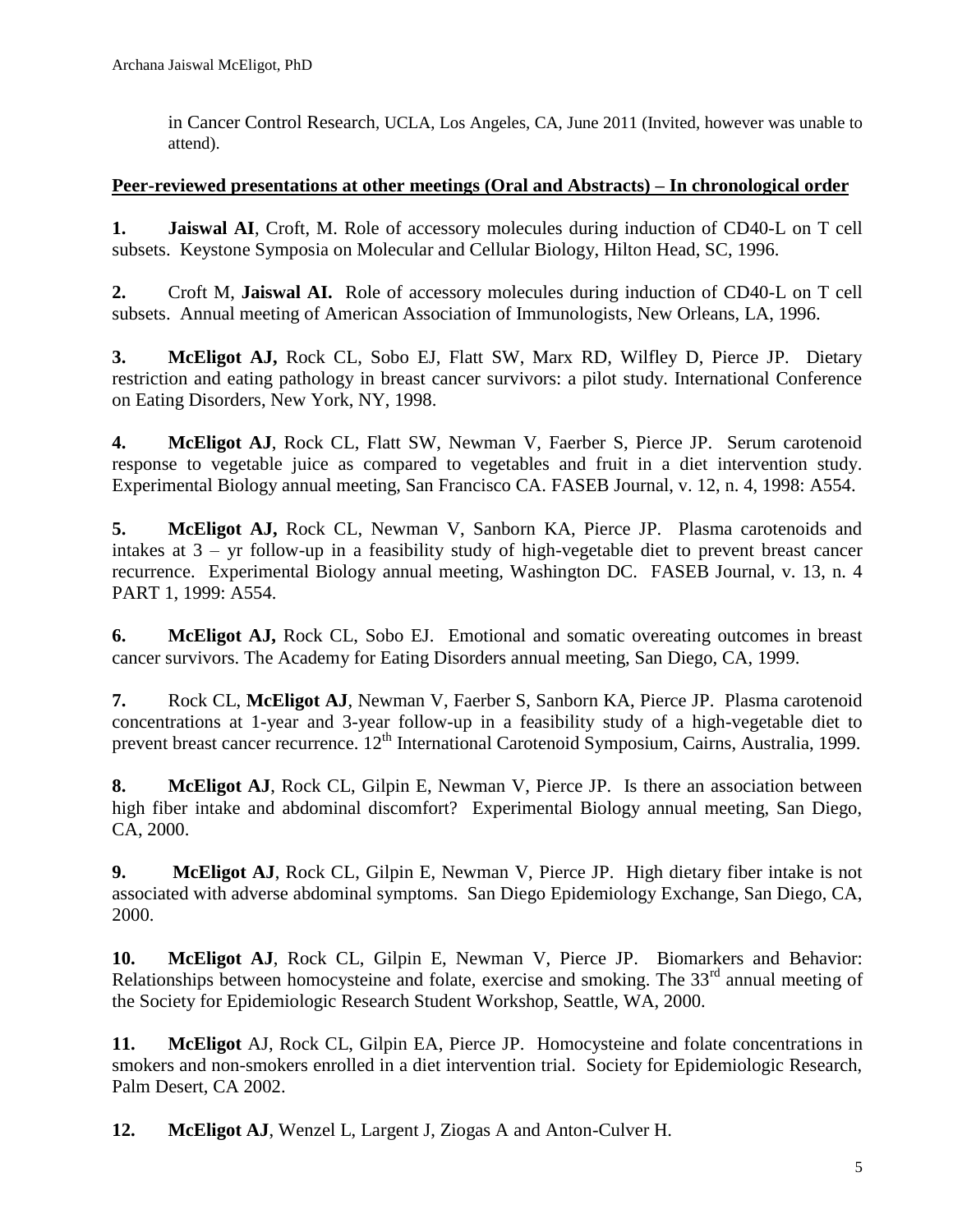Factors Associated with Complementary and Alternative Medicine Use Among Breast Cancer Patients With and Without a Family History of Breast or Ovarian Cancer. The Fourth Annual Tamkin Medical Education Symposium, Irvine, CA 2002.

**13. McEligot AJ**, Wenzel L, Largent J, Ziogas A and Anton-Culver H. Relationships between dietary intake and complementary and alternative medicine (CAM) use among breast cancer patients. International Conference on Complementary and Alternative Medicine. Newport Beach, CA, September 2002.

**14. McEligot AJ**, Largent J, Ziogas A and Anton-Culver H. Dietary intakes in women with breast cancer enrolled in a population-based family registry for breast and ovarian cancer.  $10^{th}$ Annual Faculty Research Poster Session, Irvine, CA 2003.

**15. McEligot AJ**, Largent J, Ziogas A and Anton-Culver H. Vegetable fruit, fiber and fat intakes in women with breast cancer enrolled in a population-based family registry for breast and ovarian cancer. Experimental Biology annual meeting, San Diego, CA. FASEB Journal, v. 17, n. 4 PART 1, 2003: 267.4.

**16. McEligot AJ**, Wenzel L, Largent J, Ziogas A and Anton-Culver H. Relationships between dietary intake and complementary and alternative medicine (CAM) use among breast cancer patients. International Conference on Complementary and Alternative Medicine. Newport Beach, CA, September 2003.

**17. McEligot AJ**, Largent J, Ziogas A, Cohen P and Anton-Culver H. Dietary Intakes of Fat (% energy), Fiber, Vegetable and Fruit, and Overall Survival in Women Diagnosed with Breast Cancer. California Association of Regional Cancer Registries and The California Cancer Registry (CARCR), Newport Beach, CA 2004.

**18. McEligot AJ,** John E. Dietary biomarkers and dietary assessment in youth. Breast Cooperative Family Registries. San Francisco, CA, 2004.

**19. McEligot AJ**, Largent J, Ziogas A, Cohen P and Anton-Culver H. Dietary intakes of fat (% energy), fiber, vegetable and fruit, and overall survival in women diagnosed with breast cancer.  $16<sup>th</sup>$ Annual California Cancer Registry Conference, Newport Beach, CA, 2004.

**20. McEligot AJ**, Im T, Hoang H, Anton-Culver H. Feasibility of

abstracting height, weight, alcohol use and smoking data from medical records and their relation to breast cancer prognostic factors. California Cancer Registry Technical Conference, Monterey, CA, 2004.

**21. McEligot AJ**, Largent J, Ziogas A and Anton-Culver H. Vegetable,

fruit, fiber and fat intakes in women with breast cancer enrolled in a population-based family registry for breast and ovarian cancer. 16<sup>th</sup> Annual California Cancer Registry Conference, Newport Beach, CA, 2004.

**22. McEligot AJ,** Largent J, Ziogas A, Cohen P and Anton-Culver H. Is

Diet Associated with Overall Survival After Breast Cancer Diagnosis? 11<sup>th</sup> Annual Faculty Research Poster Session, Irvine, CA 2004.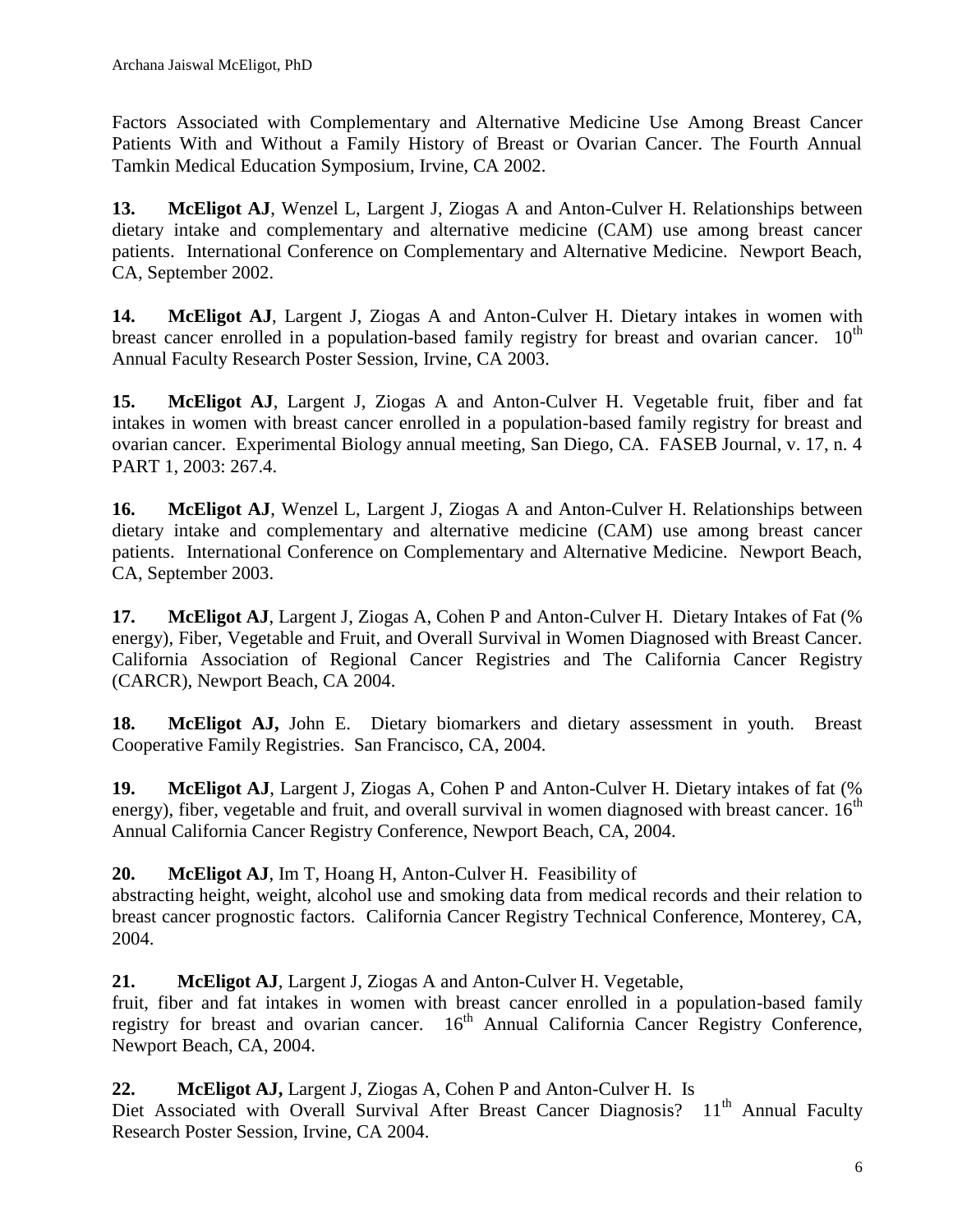**23. McEligot AJ,** Wenzel L, Largent J, Ziogas A and Anton-Culver H. Relationships between dietary intake and complementary and alternative medicine (CAM) use among breast cancer patients. California Association of Regional Cancer Registries and The California Cancer Registry (CARCR), San Francisco, CA 2005.

**24. McEligot AJ**. Production and Research Progress in Region 7/10. California Cancer Registry Technical Conference, Tahoe, NV, 2005.

**25. McEligot AJ**, Farias A, Im T, Habbal R, Anton-Culver H. Weight, Smoking, and Alcohol Use are Associated with 7- year Overall Survival After Breast Cancer Diagnosis. Conference on Community Engagement, CSUF, CA, September 2006.

**26**. Farias A, **McEligot AJ**, Im T, Habbal T, Anton-Culver, H. Body Mass Index, Weight, Smoking and Alcohol Use are associated with 7- year Overall Survival After Breast Cancer Diagnosis. Cancer Survivorship: Embracing the Future conference, co-sponsored by the National Cancer Institute (NCI), the American Cancer Society (ACS), and the Lance Armstrong Foundation (LAF). Bethesda, MD, October 2006.

**27. McEligot, AJ**., Mouttapa, M., Ziogas, A., Anton-Culver, A. Vegetable, fruit, fiber and fat intakes, and BMI in women at high-risk for breast and ovarian cancer. American Association for Cancer Research (AACR). Los Angeles, CA, April 2007. Abstracts were published in the proceedings.

**28.** Brackett, C**,** Merrill V, **McEligot AJ**, Bock J.Malnutrition rehabilitation and prevention in Rwandan children: Measuring impact and sustainability of a rural intervention. APHA, Washington DC, November 2007.

**29. McEligot,** AJ, Ziogas A, Anton-Culver A. The association between dietary intakes, and circulating folate concentrations with overall survival in women diagnosed with breast cancer. CSUF 50<sup>th</sup> Anniversary Research Conference. Fullerton, CA, March 2008.

**30. McEligot AJ**, Ziogas, A, Anton-Culver A. Elevated plasma folate concentrations and dietary folate are associated with overall survival after breast cancer diagnosis. Experimental Biology 2008. San Diego, CA, April 2008.

**31. McEligot AJ,** Bone M, Pang K, Lenard P, Ngewa R, Winston S, Tanjasiri S. Behavior and beliefs related to diet in Native Hawaiians in Southern California. Cancer Health Disparities Summit 2008. Bethesda, MD, July 2008.

**32. McEligot AJ**, McMullin J, Pang K, Bone M, Tanjasiri S, Winston S and Ngewa R. Assessing diet, body mass index and other characteristics in Native Hawaiians in Southern California. 2009 AACR Cancer Health Disparities Conference. Carefree, AZ, February 2009.

**33.** Wallace S, Robertson TP, Mouttapa M, Weiss JW, **McEligot AJ**. Evaluating the effectiveness of the Personal Nutrition Planner: an online intervention aimed at women ages 21-65. Experimental Biology 2009. New Orleans, LA, April 2009.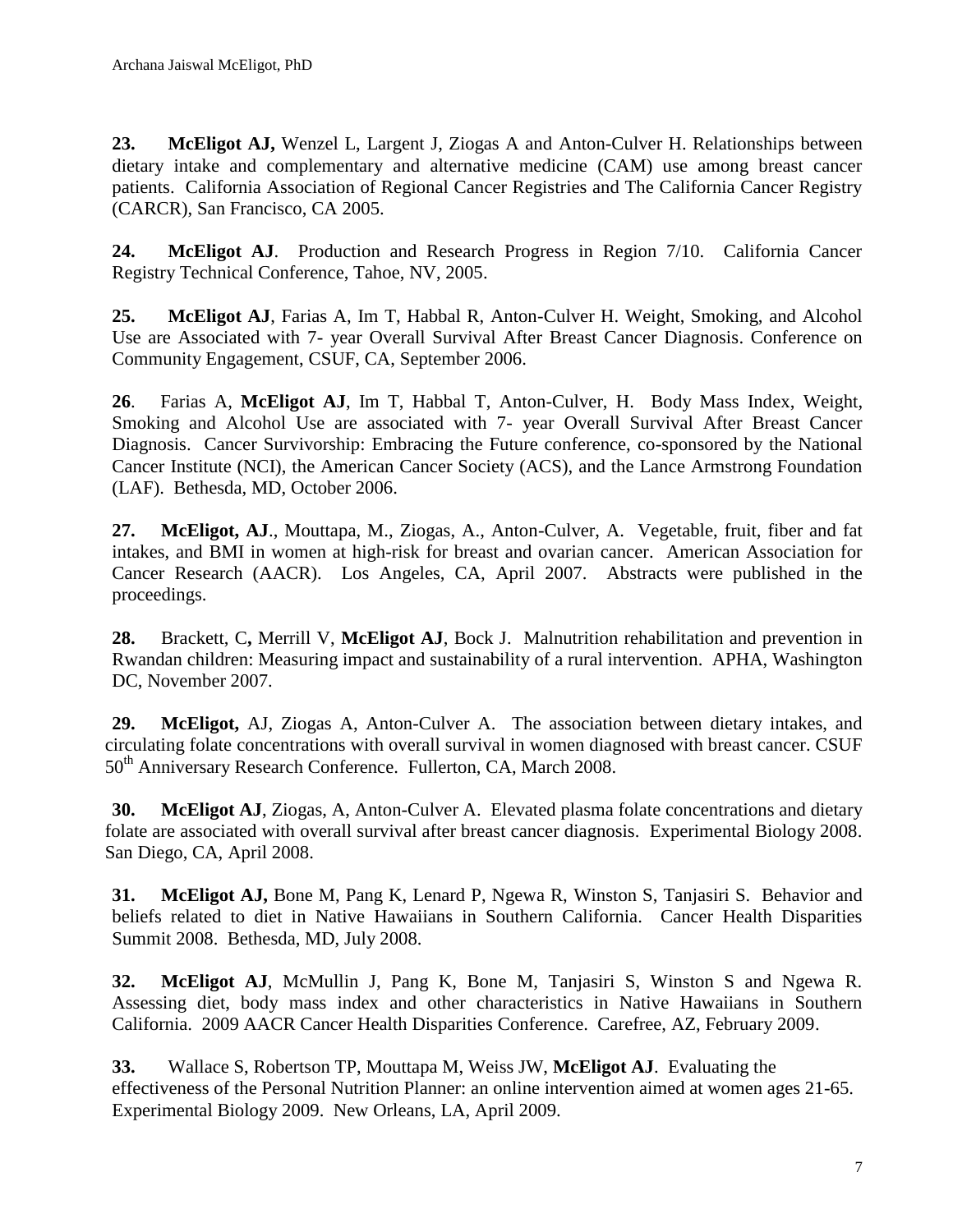**34.** Robertson, TP, Mouttapa M, Wallace S, Weiss JW, **McEligot AJ**. Results of a tailored internet plus e-mail intervention to improve women's food choices. 2009 Food & Nutrition Conference and Expo (FNCE). Denver, CO, October 2009.

**35.** Mouttapa M, Weiss JW, **McEligot AJ**, Robertson T, Trinh L, Ora A. Dairy Council of California's Personal Nutrition Planner: Results of the online tool among women. The American Public Health Association Annual Conference. Philadelphia, PA. November 2009.

**36**. **McEligot AJ**, Ziogas A, Anton-Culver A. The association between serum folate and folate sub-species with overall survival after breast cancer diagnosis. Experimental Biology 2010. Anaheim, CA. April 2010.

**37**. **McEligot AJ**, Alano RE, Johnson SE, McMahan S, Cullin J, Nguyen T, Anozie J. Eating behaviors, fitness and body mass index in a multi-ethnic college-aged population.Experimental Biology 2010. Anaheim, CA. April 2010.

**38**. Alano R, **McEligot AJ**, Johnson S, McMahan S, Mullapudi L, Sassarini F. The associations between sleep quality and eating patterns in young adults. Experimental Biology 2010. Anaheim, CA. April 2010.

**39**. Johnson SE, **McEligot AJ**, Cullin J, Alano R, McMahan S, Cunningham, Sandoval N. Information and decision-making regarding food choices by undergraduate students. Experimental Biology 2010. Anaheim, CA. April 2010.

**40**. **McEligot AJ**, Ziogas A, Anton-Culver A. The association between serum folate and folate sub-species with overall survival after breast cancer diagnosis. University of California Irvine, Annual Medical School Poster Session. Orange, CA. May 2010.

**41**. **McEligot AJ**, Ziogas A, Anton-Culver A. MTHFR gene polymorphisms are associated with circulating folate and folate sub-species concentrations. Experimental Biology 2011. Washington DC. April 2011

42. **McEligot, A.J**., Gonzalez, E., Chandler, L., Tran, N., Pillazar, L. Nutrition, Obesity and Policy in Hispanic Communities. USDA HSI Project Directors Meeting. Washington DC. November 2011

43. **McEligot, A.J.**, Ziogas, A., Anton-Culver, A. Interactions between XRCC3 polymorphisms and circulating folate concentrations on survival after breast cancer diagnosis. Experimental Biology 2012. San Diego, CA. April 2012.

44. **McEligot, A.J.**, Ziogas, A., Anton-Culver, A. MTHFR gene polymorphisms and circulating folate concentrations are associated with survival after breast cancer diagnosis. Experimental Biology 2012. San Diego, CA. April 2012.

45. Spieckerman, A., & **McEligot, A.J**. Attitudes and Behaviors Related to Locally Grown and Sustainable Foods in a Multiethnic Population. Experimental Biology 2012. San Diego, CA. April 2012.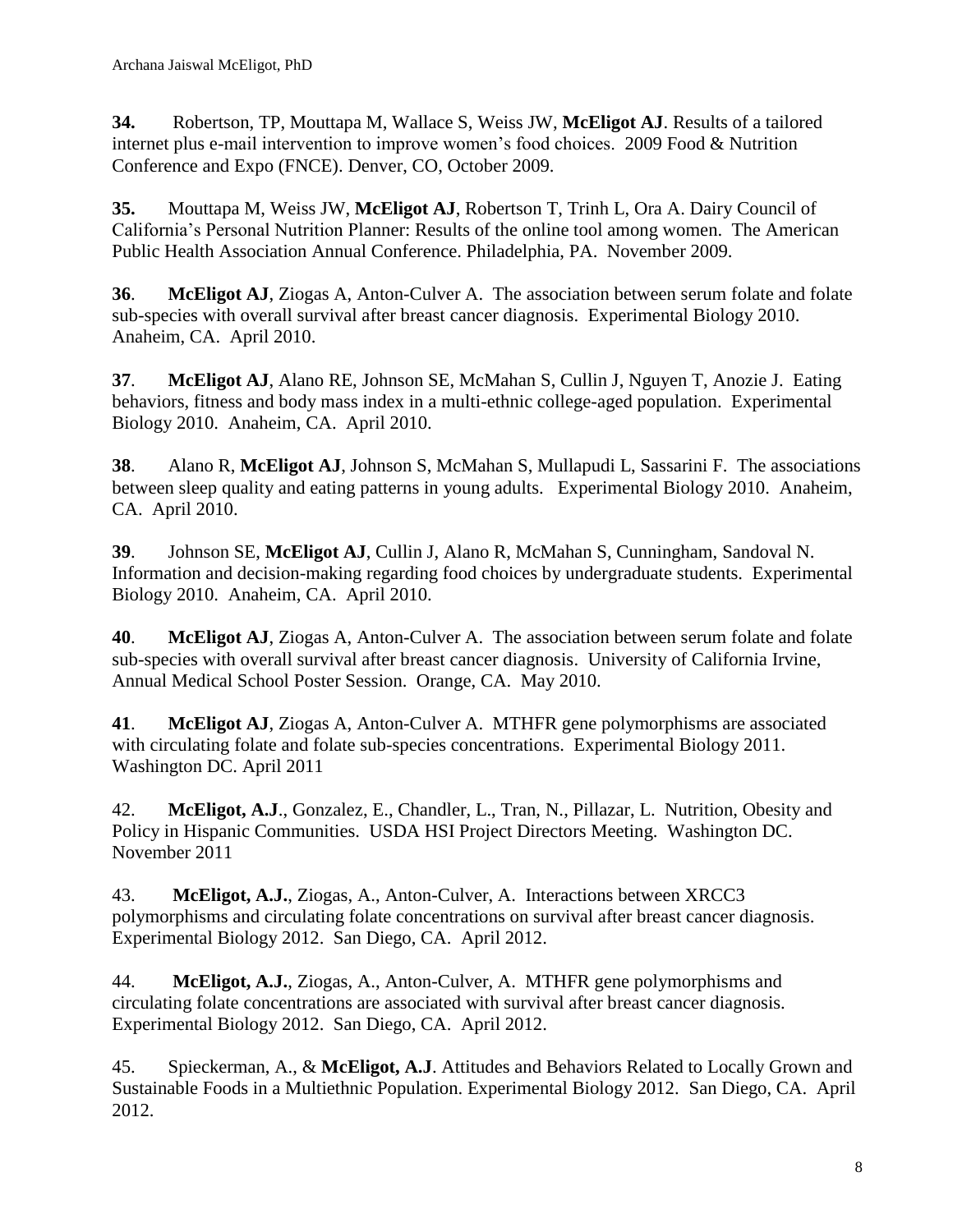46. **McEligot, A.J**., Gonzalez, E., Chandler, L., Tran, N., Pillazar, L. Comidas y Comunidades Saludables (CCS) – Health Foods and Communities. USDA HSI Project Directors Meeting. Edinburg, TX. May 2012

47. **McEligot, A.J**., Johnson S.E., Alano, R., McMahan, S. Obesity for the Changing World. Obesity Prevention Symposium. Fullerton, CA. May 2012

# **Journal articles, peer-reviewed – In chronological order**

**1. Jaiswal, A.I.,** Dubey, C., Swain, S.L., & Croft, M. (1996). Regulation of CD40-Ligand expression on naïve CD4 cells: role for TCR but not co-stimulatory signals. *International Immunology*, *8*(2), 275 – 285.

**2. Jaiswal, A.I.**, & Croft, M. (1997). CD40 ligand induction on T cell subsets by peptidepresenting B cells: implications for development of the primary T and B cell response. *Journal of Immunology*, *159*(5), 2282 – 2291.

**3. McEligot, A.J.,** Rock, C.L., Shanks, T.G., Flatt, S.W., Newman, V., Faerber, S., & Pierce, J.P. (1999). Comparison of serum carotenoid responses between women consuming vegetable juice and women consuming raw or cooked vegetables. *Cancer Epidemiology, Biomarkers and Prevention*, *8*(3), 227 – 231.

**4. McEligot, A.J.,** Rock, C.L., Flatt, S.W., Newman, V., Faerber, F., & Pierce, J.P. (1999). Plasma carotenoids are biomarkers of long-term high vegetable intake in women with breast cancer. *Journal of Nutrition*, *129*, 2258-2263.

**5.** Rock, C.L., **McEligot, A.J.**, Flatt, S.W., Sobo, E.J., Wilfley, D.E., Jones, V.E., Hollenbach, K.A., & Marx, R.D. (2000). Eating pathology and obesity in women at risk for breast cancer recurrence. *International Journal of Eating Disorders*, *27*, 172 – 179.

**6. McEligot, A.J.,** & Rock, C.L. (2000). Carotenoids: biology, function, and action. *Support Line*, *22*, 19 – 24.

**7. McEligot, A.J.**, Rock, C.L., Sobo, E.J., & Flatt, S.W. (2000). Food avoidance by women at risk for breast cancer recurrence. *Journal of Cancer Education*, *15*, 151 - 155.

**8. McEligot, A.J.**, Gilpin, E.A., Rock, C.L., Newman, V., Hollenbach, K.A., Thomson, C.A., & Pierce, J.P. (2002). High dietary fiber consumption is not associated with adverse gastrointestinal discomfort in a diet intervention trial. *Journal of the American Dietetic Association*, *102*, 549-551.

**9. McEligot, A.J.**, Wenzel, L., Largent, J., Ziogas, A., & Anton-Culver, H. (2004). Factors Associated with Complementary and Alternative Medicine (CAM) Use Among Breast Cancer Patients With and Without a Family History of Breast or Ovarian Cancer. *Journal of Cancer Integrative Medicine*, *2*, 31 - 37.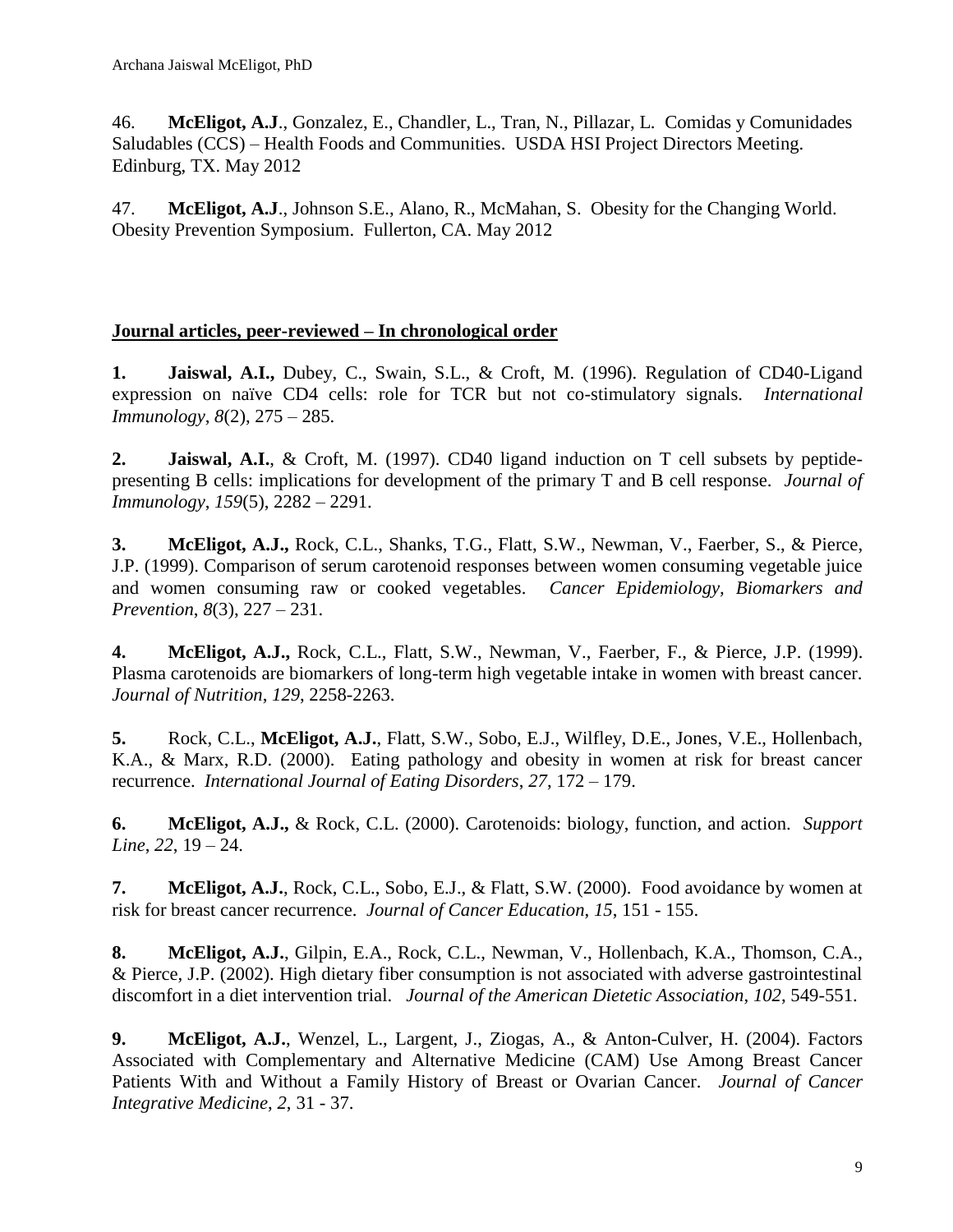**10. McEligot, A.J.,** Yang, S., & Meyskens, F.L. (2005). Redox regulation by intrinsic species and extrinsic nutrients in normal and cancer cells. *Annual Reviews in Nutrition, 25*, 261-95.

**11. McEligot, A.J.**, Rock, C.L., Gilpin, E.A., & Pierce, J.P. (2006). Responsiveness of homocysteine concentrations to food and supplemental folate intakes in smokers and never-smokers enrolled in a diet intervention trial. *Nicotine and Tobacco, 8*, 57-66.

**12**. Largent, J., **McEligot, A.J.**, Ziogas, A., Reed, C., Hess, J., Leighton, N., Peel, D., & Anton-Culver, A. (2006). Hypertension, diuretics and breast cancer risk. *Journal of Human Hypertension*, *20*, 727-32.

**13. McEligot, A.J.**, Largent, J., Ziogas, A., Peel, D., & Anton-Culver, H. (2006). Dietary intake is associated with overall survival after breast cancer diagnosis. *[Nutrition](javascript:AL_get(this,%20) and Cancer, 55*, 132-40.

**14**. Zell, J.A., **McEligot, A.J.**, Ziogas, A., Holcombe, R.F., Anton-Culver, H. (2007). Differential effects of wine consumption on colorectal cancer outcomes based on family history of the disease. *Nutrition and Cancer, 59*, 36-45.

**15. McEligot, A.J.**, Im, T., Dillman, R.O., West, J.G., Salem, R., Haque, R., Anton-Culver, H. (2008). Abstracting height and weight from medical records, and breast cancer pathologic factors. *Cancer Causes Control*, *19*, 1217 - 26.

**16. McEligot, A.J.**, Mouttapa, M., Ziogas, A., Anton-Culver, H. (2009). Diet and predictors of dietary intakes in women with family history of breast and/or ovarian cancer. *Cancer Epidemiology*, *33*, 419-23.

**17. McEligot, A.J.**, McMullin, J., Pang, K., Bone, M., Winston, S., Ngewa, R., Tanjasiri, S. (2010). Diet, psychosocial factors related to diet and exercise, and cardiometabolic conditions in Southern Californian Native Hawaiians, *Hawai'i Medical Journal*, *69*(2), 16 – 21.

**18.** McMullin, J., Bone, M., Pang, K., **McEligot, A.J**. (2010). Community Voices: Perspectives on Cultural Values and Community Based Participatory Research on a Nutrition and Cancer Prevention Study. *California Journal of Health Promotion*, *8*, 52 – 62.

**19.** Mouttapa, M., Robertson, T., **McEligot, A.J.**, Weiss, J.W., Hoolihan, L., Ora, A., Trinh, L. (2011). The Personal Nutrition Planner: An Evaluation of a 5-Week Computer-Tailored Intervention for Women. *Journal of Nutrition Education and Behavior*, *43*, 165 – 172.

**20.** Moy, K., Salis J., Trinidad, D., Ice C.L., **McEligot, A.J.** (2012). Health Behaviors of Native Hawaiian and Pacific Islander Adults in California. *Asia-Pacific Journal of Public Health, April, E-pub ahead.*

**21.** Wiersma, L., Tanjasiri, S., Moy, K., **McEligot, A.J**. Physical activity and nutrition among Pacific Islander youth: An exploratory study. *International Journal of Prevention, Practice, and Research, in press.*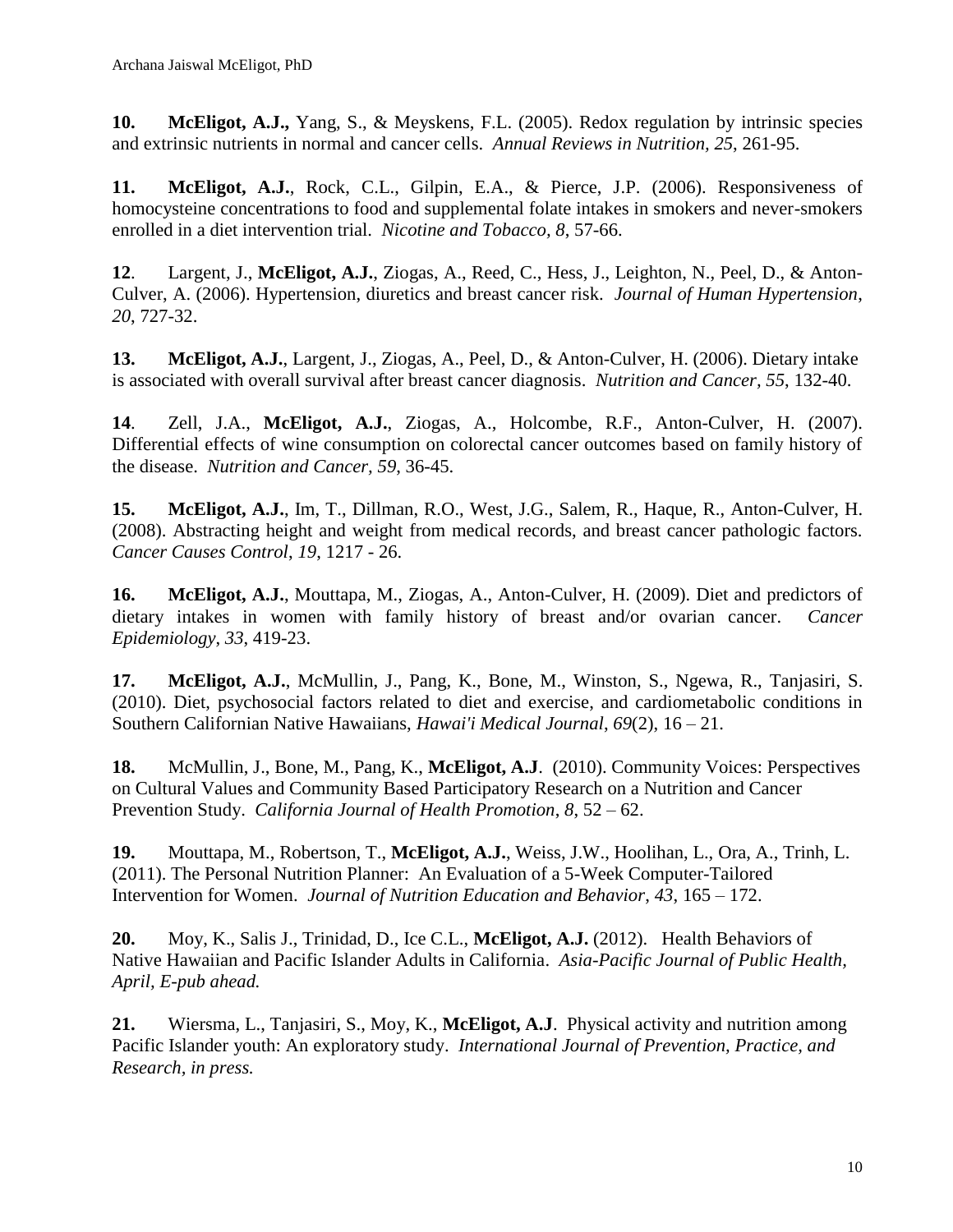**22. McEligot, A.J.**, McMullin, J., Pang, K., Bone, M., Winston, S., Ngewa, R., Tanjasiri, S. Macro and micronutrient intakes and cultural health behaviors in Native Hawaiians in Southern California. *Hawai'i Medical Journal*, *in press*.

**23. McEligot, A.J.**, Ziogas, A., Pfeiffer, C.M., Fazili, Z., Anton-Culver, H. The association between circulating total folate and folate vitamers with overall survival after breast cancer diagnosis. *Cancer Epi Biomarkers Prev*, under review at CDC internal offices for submission.

**24. McEligot, A.J.**, Ziogas, A., Pfeiffer, C.M., Fazili, Z., Anton-Culver, H. Folate and DNA repair gene interactions on breast cancer outcomes. *Cancer Epi Biomarkers Prev*, In preparation.

# **Other Publications:**

**1.** Taylor, T.H., Trejo, R., Leach, S., Rowley, K., Bringman, D., Brewster, W.R., & **McEligot, A.J**. (May 2005). Cancer incidence and mortality in Orange County, 1998-2002. Irvine, CA: Cancer Surveillance Program of Orange County/San Diego-Imperial Organization for Cancer Control, Epidemiology Division, UCI.

**2.** Taylor, T.H., Trejo, R., Leach, S., Rowley, K., Bringman, D., Brewster, W.R., & **McEligot, A.J**. (May 2005). Cancer incidence and mortality in San Diego County, 1998-2002. Irvine, CA: Cancer Surveillance Program of Orange County/San Diego-Imperial Organization for Cancer Control, Epidemiology Division, UCI.

**3.** Taylor, T.H., Trejo, R., Leach, S., Rowley, K., Bringman, D., Brewster, W.R., & **McEligot, A.J**. (2005) Cancer incidence and mortality in Imperial County, 1998-2002. Irvine, CA: Cancer Surveillance Program of Orange County/San Diego-Imperial Organization for Cancer Control, Epidemiology Division, UCI.

**4.** Published book chapter: Link, J. (2007). Diet, Exercise, Herbs and Vitamins. In J. Link (Eds.), *The breast cancer survival manual* (pp. 152 – 177). New York, NY: Henry Holt and Company, LLC

# **PROFESSIONAL ACTIVITY**

#### **Services to Professional Societies (Committees, Member)**

| $1999 - 2002$ | <b>American Cancer Society</b>                                          |
|---------------|-------------------------------------------------------------------------|
| 2001-2004     | Member, Executive Committee, Cancer Genetics Network Center at UCI      |
| 2003-2005     | Member, Epidemiology Research Unit, California Cancer Registry          |
| 2002          | Lung and Brain Cancer Focus Group, Mouse Models of Human Cancer         |
|               | Consortium                                                              |
| 2002          | Participant, Nutritional Genomics and Proteomics in Cancer Prevention   |
|               | Symposium                                                               |
| 2003-2004     | Co-chair, Diet and Physical Activity in a Youth Cohort (LEGACY), Cancer |
|               | Family Registry (CFR)                                                   |
| 2003-2004     | Co-chair, Diet and Nutrition Committee, Cancer Family Registry (CFR)    |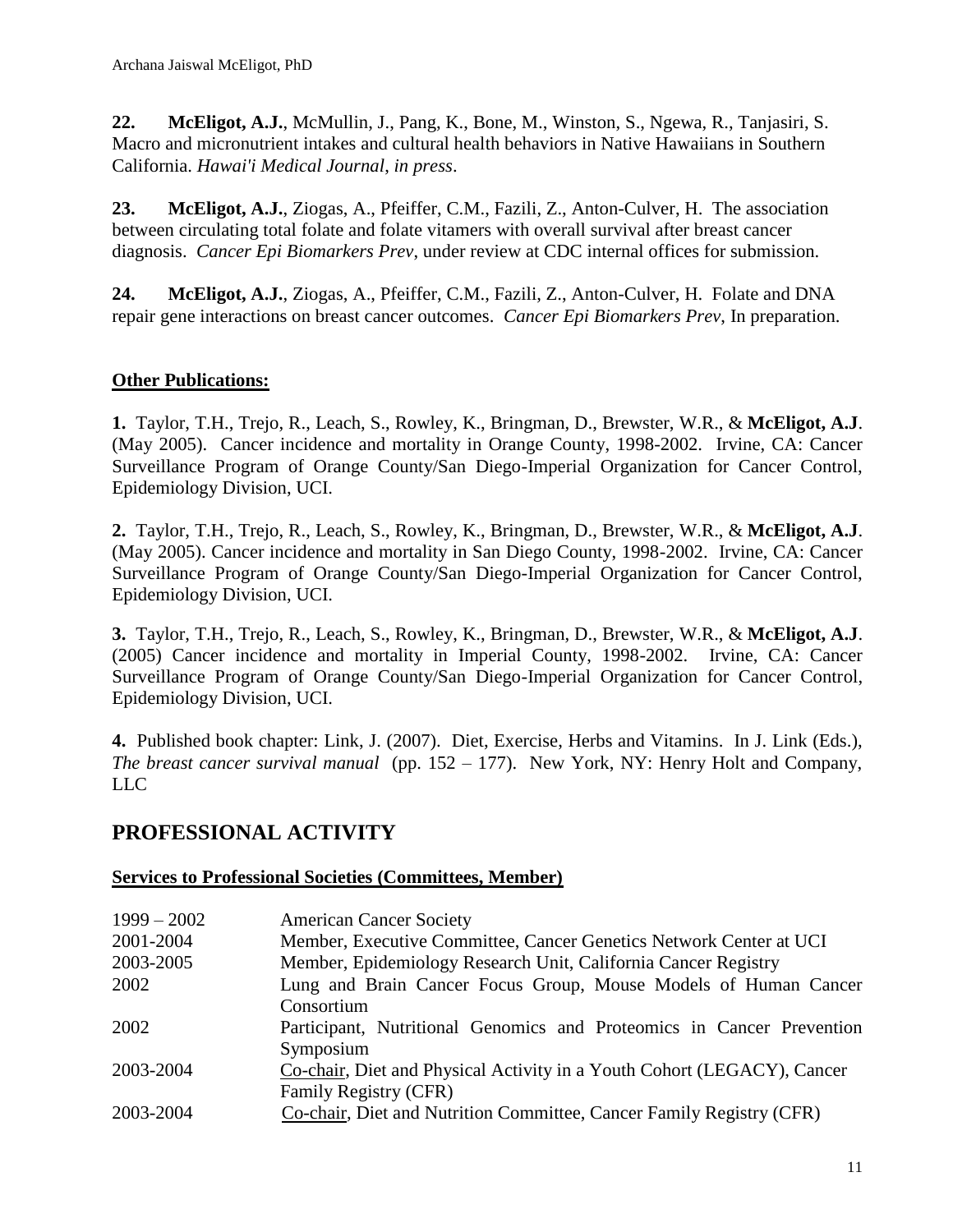| 2005                  | California Association of Regional Cancer Registries & The California |  |  |  |
|-----------------------|-----------------------------------------------------------------------|--|--|--|
|                       | Cancer Registry Research meeting (Lead for Research Conference        |  |  |  |
|                       | Organizer)                                                            |  |  |  |
| 2005                  | Rapid Case Ascertainment Committee, CCR                               |  |  |  |
| 2005                  | Cancer and Survival Monograph Committee (member)                      |  |  |  |
| 2005                  | Chair, concurrent session Environment and Cancer, CARCR 2005          |  |  |  |
| 2005                  | Cancer Genetics Research and Prevention Advisory Board (member)       |  |  |  |
| 2006                  | Co-chair, Diet and Nutrition Committee, Legacy                        |  |  |  |
| 2006                  | Cancer and Survival Monograph Committee (member)                      |  |  |  |
| $2006$ – present      | Member, American Association for Cancer Research (AACR)               |  |  |  |
| $1998$ – present      | Member, American Society for Nutrition (ASN)                          |  |  |  |
| $1999 - 2001$ , 2008- | Member, Society for Epidemiologic Research                            |  |  |  |
| 2010                  | Professional Development Workshop, National Institute of Health (NIH) |  |  |  |
| $2010 -$              | Director, Center for Cancer Disparities Research                      |  |  |  |
| $2010 -$              | <b>Appointed Representative, CSUF for CSUPERB</b>                     |  |  |  |
| $2010 -$              | Appointed Member, American Society for Nutrition, Minority Affairs    |  |  |  |
|                       | Committee                                                             |  |  |  |

# **OTHER SERVICE**

| Journals (reviewer)    | <b>British Medical Journal</b><br>Clinica Chemica Acta<br><b>Chronic Disease Prevention</b>                                                                                                                                   |
|------------------------|-------------------------------------------------------------------------------------------------------------------------------------------------------------------------------------------------------------------------------|
| <b>Grant Reviewer:</b> | <b>Breast Cancer Research and Treatment</b><br>2009 Susan G. Komen Foundation Community Grants Reviewer<br>2010 Susan G. Komen Foundation Community Grants Reviewer<br>2010 Mock Review Panel Lead/Participant for NIH, CRCHD |

# **UNIVERSITY AND PUBLIC SERVICE**

# **Department**

| $2002 - 2005$    | Chair, Distinguished Speaker Series Committee, Epidemiology Division,<br><b>UCI</b> |
|------------------|-------------------------------------------------------------------------------------|
| $2006$ – present | Member, Health Science Faculty Advisory Board member                                |
| $2006$ – present | Chair, "Surveillance" Colloquium                                                    |
| $2007 - 2008$    | Member, Faculty Search Committee                                                    |
| $2007 - 2008$    | Member, SOQ committee                                                               |
| $2006 - 2007$    | Member, MPH Admissions Committee                                                    |
| 2010             | Faculty Advisor, Spring Awards Symposium                                            |
| $2010 -$         | Member, Undergraduate Committee                                                     |
|                  |                                                                                     |

# **College**

| $2006 - 2008$ | Member, Technology Committee |
|---------------|------------------------------|
|---------------|------------------------------|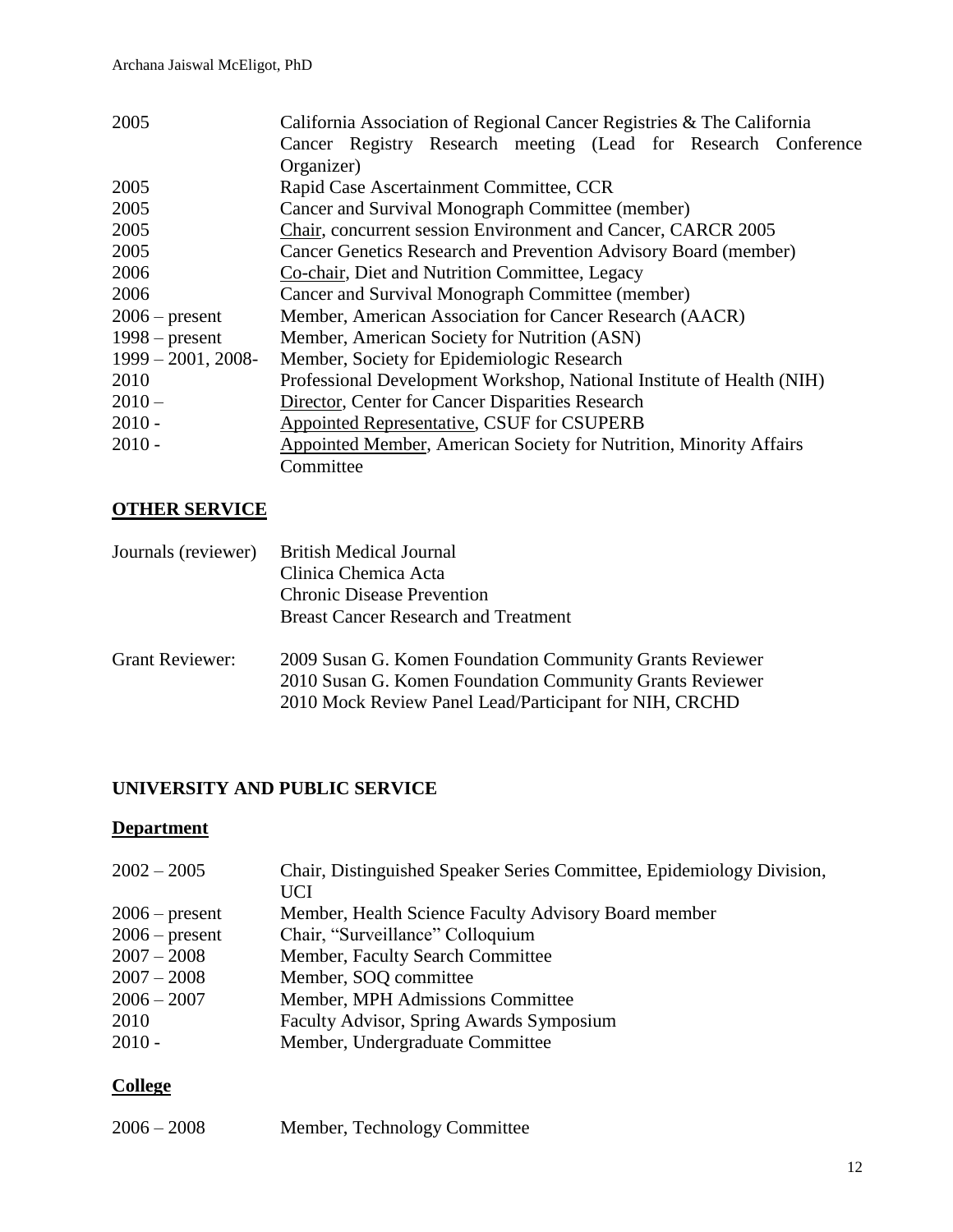| Spring 2008      | Presented at OLU for online teaching   |
|------------------|----------------------------------------|
| $2008 - 2010$    | Member, Dean's Advisory Board          |
| $2008 - 2009$    | Member, Faculty Awards Committee       |
| $2008 - 2009$    | Member, HPRI Director Search Committee |
| $2008$ – present | Member, HPRI Steering Committee        |
| $2010 - 2011$    | Member, HPRI Director Search Committee |

#### **University**

| $2006$ – present | Advisory Board Member, Fibromyalgia Research and                           |
|------------------|----------------------------------------------------------------------------|
|                  | <b>Educational Center</b>                                                  |
| $2006$ – present | Member, Center for Health Disparities Research                             |
| $2006$ – present | Member, Student Health Advisory Committee                                  |
| $2007 - 2008$    | Member, Information Technology Committee                                   |
| $2007$ – present | Member, Asian American and Pacific Islander Faculty and Staff              |
|                  | Association                                                                |
| $2007$ – present | Eta Sigma Gamma                                                            |
| $2008$ – present | Asian American and Pacific Islander Faculty and Staff Association          |
|                  | (AAPSIFSA)                                                                 |
| $2010$ – present | Member, E-learning Consortium                                              |
| $2008$ – present | Member, lead for Nutrition Roundtable, Health Promotion Research Institute |
| $2009 -$         | Member, Student Health Advisory Committee (SHAC)                           |
| $2010 -$         | Director, Center for Cancer Disparities Research                           |
| $2010 -$         | Appointed Representative, CSUF for CSUPERB                                 |
| 2011             | Advisor for first Farmers' Market at CSUF                                  |
|                  |                                                                            |

#### **Major conferences developed at the University Level**

May 2007 **Co-chair, Nutrition and Wellness: Research Grant Workshop**. As part of the Mission and Goals Initiative, this model workshop was one of the first workshops/conferences at CSUF to bring together researchers/academics from various fields including, biology, biochemistry, behavioral sciences, epidemiology and others to focus and discuss the multidisciplinary field of nutrition research. Researchers from several institutions, from USC to Loma Linda, attended the conference. The goal of this meeting was to explore collaborations between the various disciplines of nutrition and begin discussions on possible grant proposals. In addition, this was an opportunity for researchers to increase their knowledge on developing a fundable research proposal, as well as, increasing their awareness about funding mechanisms at the National Institutes of Health (NIH). The two keynote speakers were Donna Spruijt-Metz from the University of Southern California, whose research expertise is in pediatric obesity prevention and Sarah Korbin from NIH, who is currently a Program Director in the National Cancer Institute's Applied Cancer Screening Research Branch. She directs the Behavioral Research Projects related to "Health Behavior Constructs: Theory, Measurement, and Research". We received very positive feedback for both conferences.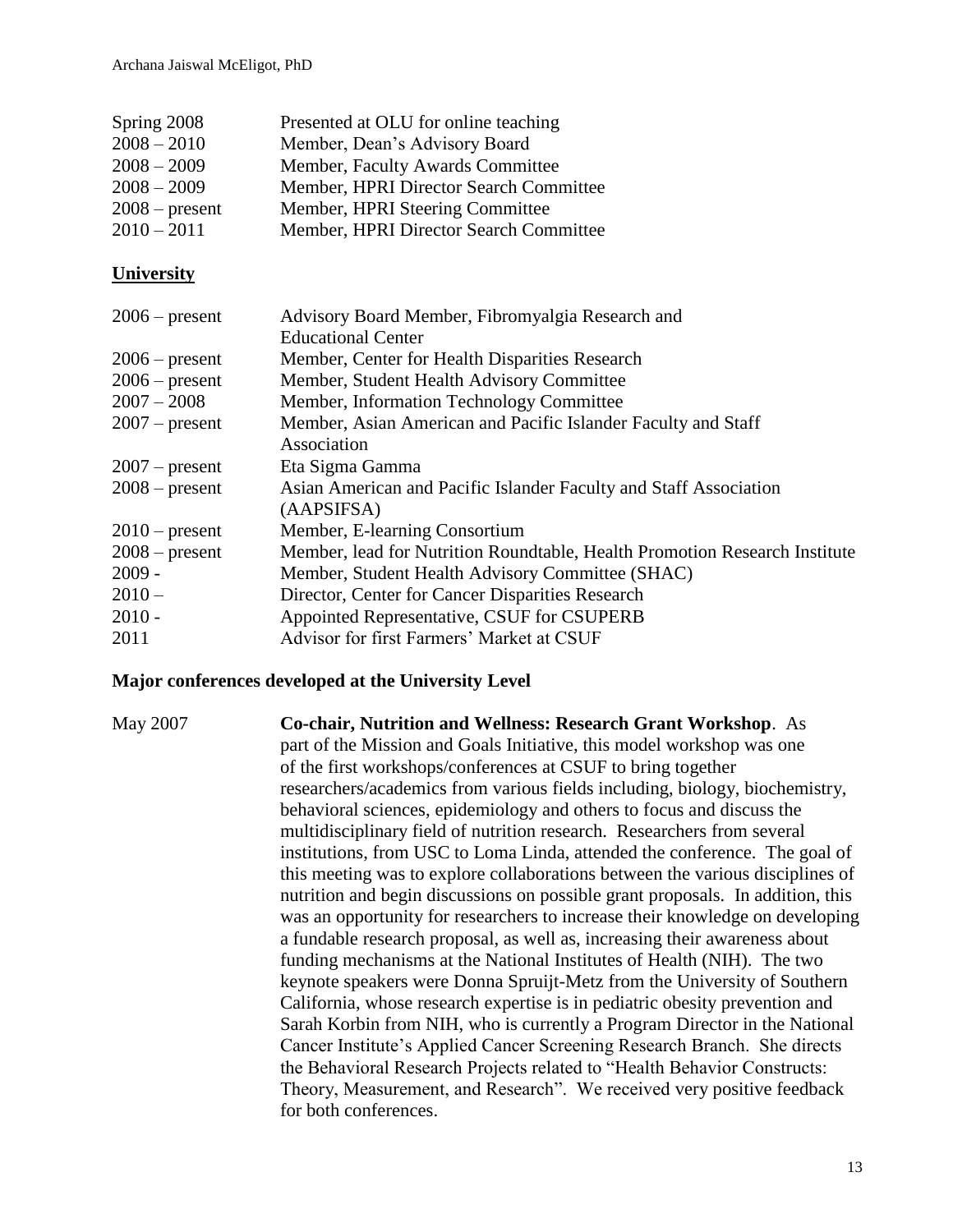January 2008 **Teaching and Technology Showcase 2008**. As part of the CHHD Technology Committee, we spear-headed under the direction of Ellen Junn a technology workshop that featured speakers from different colleges at CSUF. Topics included web conferencing, online class design, pod-casting and clicker technology. I chaired two of the sessions and assisted with developing workshop ideas and implementing them.

# **Community Service**

- Invited guest speaker, American Association of University Women
- Race for the Cure, Susan Komen Foundation
- PICCN Awards and Recognition Banquet
- Invited speaker American Cancer Society
- WINCART kick-off meeting and follow-up meeting with community members regarding diet and nutrition
- Service to School Newspaper on five stories related to Diet/Nutrition
- Service to Titan Communications Television on Sports Drinks
- Service to Experts Speak related to Diet and Survival after Breast Cancer
- Family Circle Magazine Interview
- Titan newspaper interviews
- Nutrition and Health Initiative with Ainahua Civic Club
- Advisory Board WINCART

# **TEACHING**

#### **At California State University, Fullerton:**

#### **HESC/KNES 350, Nutrition, Fall 2006**

- Content included introductory and advanced nutrition topics such as macro and micronutrients, digestion/absorption, supplement use, nutrition during physical activity, pregnancy and in the elderly population.
- Constructed the syllabus, including goals for the course
- Organized all lecturers and presented them
- Developed, proctored and graded the exams
- Assigned and reported final grades to the department

#### **HESC/KNES 350-WEB, Nutrition, Spring 2007 – Spring 2011**

- Constructed a nutrition course on-line using Blackboard methodology.
- Developed new discussion boards and activities appropriate for a WEB based course
- Content included introductory and advanced nutrition topics such as macro and micronutrients, digestion/absorption, supplement use, nutrition during physical activity, pregnancy and in the elderly population.
- Constructed the syllabus, including goals for the course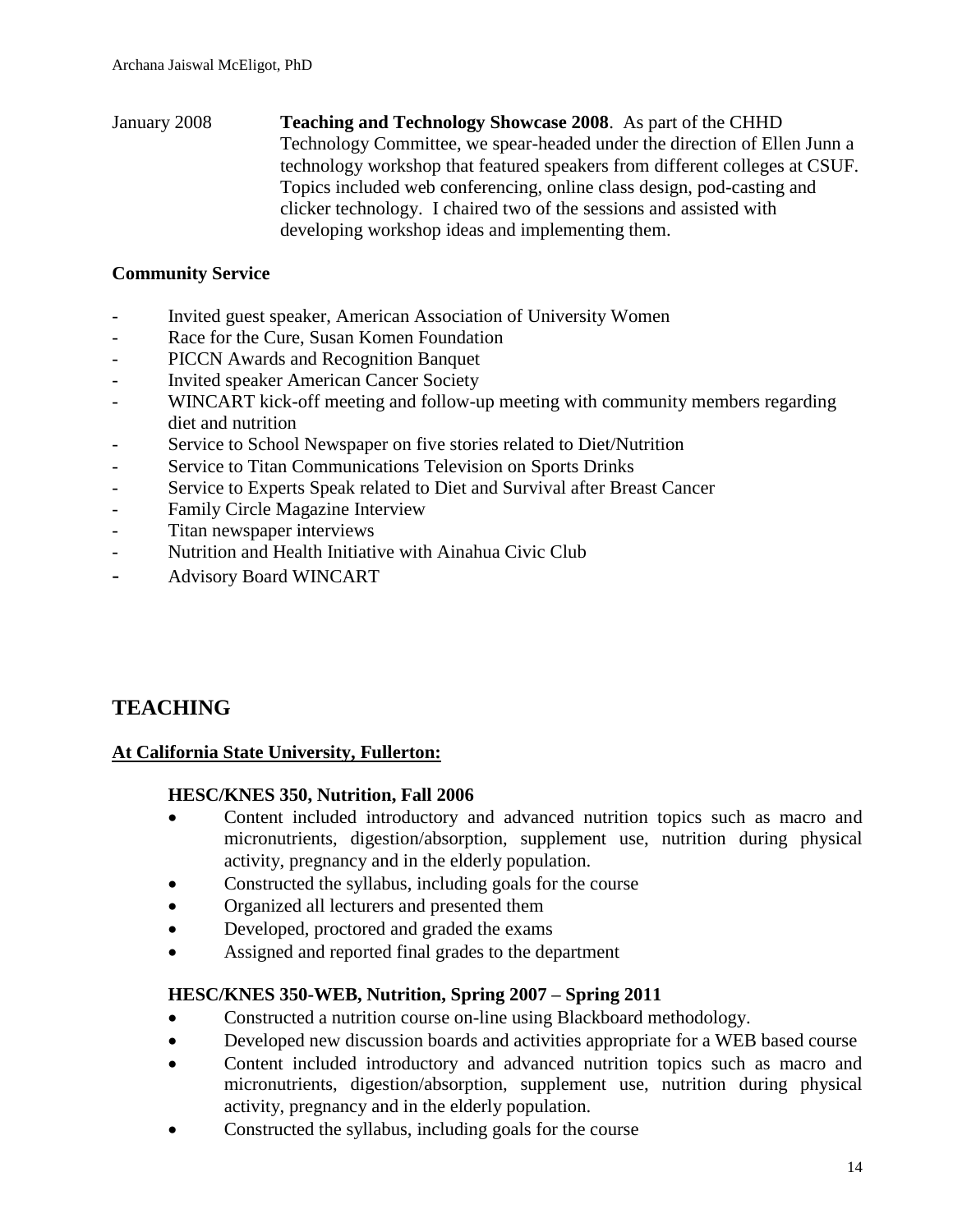- Organized all lecturers and presented them
- Developed, proctored and graded the exams
- Assigned and reported final grades to the department

#### **HESC 101-WEB, Personal Health, Spring 2007**

- Content included various topics in health, such as stress, cardiovascular health and cancer, immunity, nutrition, pregnancy and childbirth, etc...
- Functioned as course director/web-developer using Blackboard,
- Constructed the syllabus, including goals for the course
- Organized all lecturers and presented them
- Developed, proctored and graded the exams
- Assigned and reported final grades to the department

# **HESC 420, Chronic Disease Epidemiology, Fall 2007**

- Content included the distribution, epidemiology and determinants of major chronic diseases, including heart disease, cancer and diabetes
- Developed this new course, including new course proposal and revisions of proposal
- Constructed the syllabus, including goals for the course
- Organized and presented lecturers
- Invited experts in the field to discuss relevant topics in chronic disease epidemiology
- Developed, proctored and graded the exams
- Assigned and reported final grades to the department

# **HESC 401-WEB, Epidemiology, Fall 2008 – Fall 2011**

- Constructed a epidemiology course on-line using Blackboard methodology.
- Developed new discussion boards and activities appropriate for a WEB based course
- Content included determinants and distribution of diseases, study design, calculating odds ratio and relative risk and steps for investigating disease outbreaks.
- Constructed the syllabus, including goals for the course
- Organized all lecturers and presented them
- Developed and graded the exams
- Assigned and reported final grades to the department

#### **Additional future course development at CSUF**

#### **HESC: Childhood Obesity and Nutrition in the Immigrant Population, Fall 2012**

- This will be a team-taught course integrating multiple fields to understand and combat childhood obesity and examine the many contributing factors in the continuum from individual to community and larger population groups.
- Congruent with social contextual theory, the course will provide students an understanding of the social, environmental and policy framework that influences childhood and adult obesity, particularly in the diverse immigrant population.
- The course will be divided into four modules. The first will explore the physiologic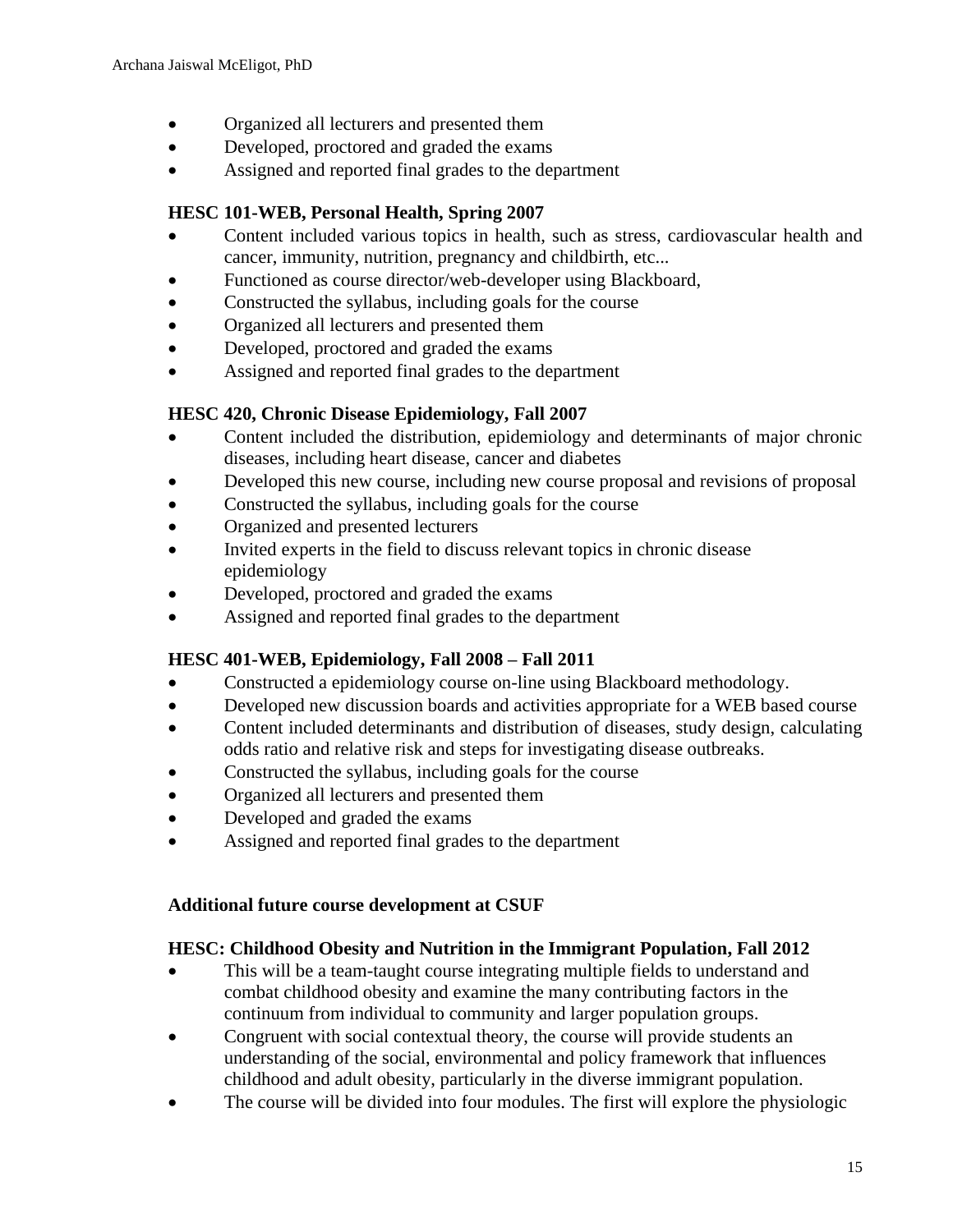and biologic aspects of childhood obesity and nutrition across the youth lifespan from early childhood to adolescence. The second and third modules will be specific to Hispanic and Pacific Islander childhood obesity issues. The last module will review effective intervention strategies, including physical activity and nutrition at the community, institutional, school and public policy levels.

 UC Davis will develop relevant videos and brief podcasts that will be integrated into the course.

#### **Intensive One-Week Seminar: Nutrition Research and Career Opportunities, Fall 2012**

- In collaboration with UC Davis, a one-week intensive seminar will be developed for CSUF students, staff and faculty.
- Areas to be discussed include: Latest research in childhood obesity and health in diverse populations; Current research and projects in nutrition, foods, and agriculture at UC Davis.
- Career opportunities in food, nutrition, cooperative extension, health fields, and agricultural-related sciences; Graduate opportunities in food, nutrition, and agricultural-related sciences.
- Linkages between the UC and CSU systems and opportunities for future collaborations in education and training and research projects.
- Potential participating UC Davis faculty include Francene Steinberg, Ph.D., R.D. (interventions to reduce risk of chronic disease; biologic effects of food bioactive compounds; dietetic education); Lucia Kaiser, Ph.D., R.D. (early childhood nutrition and acculturation in the Hispanic population; community nutrition interventions in diverse populations; nutrition education and strategies to decrease diabetes risk); Sheri Zidenberg-Cherr, Ph.D. (nutrition education for youth and adults; development and evaluation of food system and nutrition-based curriculum in the schools); Carl Keen, Ph.D. (developmental nutrition; mineral metabolism; diet and cardiovascular disease risk reduction); Christine Stewart, Ph.D. (epidemiology; maternal and child nutrition in low-income populations and developing countries; fetal origins of chronic disease); Jane Heinig, Ph.D. (maternal and child nutrition; feeding and behavioral strategies to reduce childhood obesity in WIC program participants); and Kevin Laugero, Ph.D. (the role of psychosocial stress in the development of obesity and body weight regulation).

#### **HESC/Chicano Studies: Hispanic Health, Nutrition and Health Policy, Spring 2013**

- The course will be divided into three modules. The first will explore the physiologic and biologic determinants of diseases influencing Hispanic health as it relates to nutrition and obesity.
- The second explores Hispanic Health and the role of social, built and service environments as determinants to childhood obesity.
- The third will review a continuum of effective intervention strategies, ranging from physical activity and nutrition targeting individuals and families at the home and school to those concerned with the role of grassroots organizations, universities, health foundations, and federal initiatives in the development and implementation of culturally and neighborhood appropriate policy campaigns.
- The course will also include community-based partners. Latino Health Access, a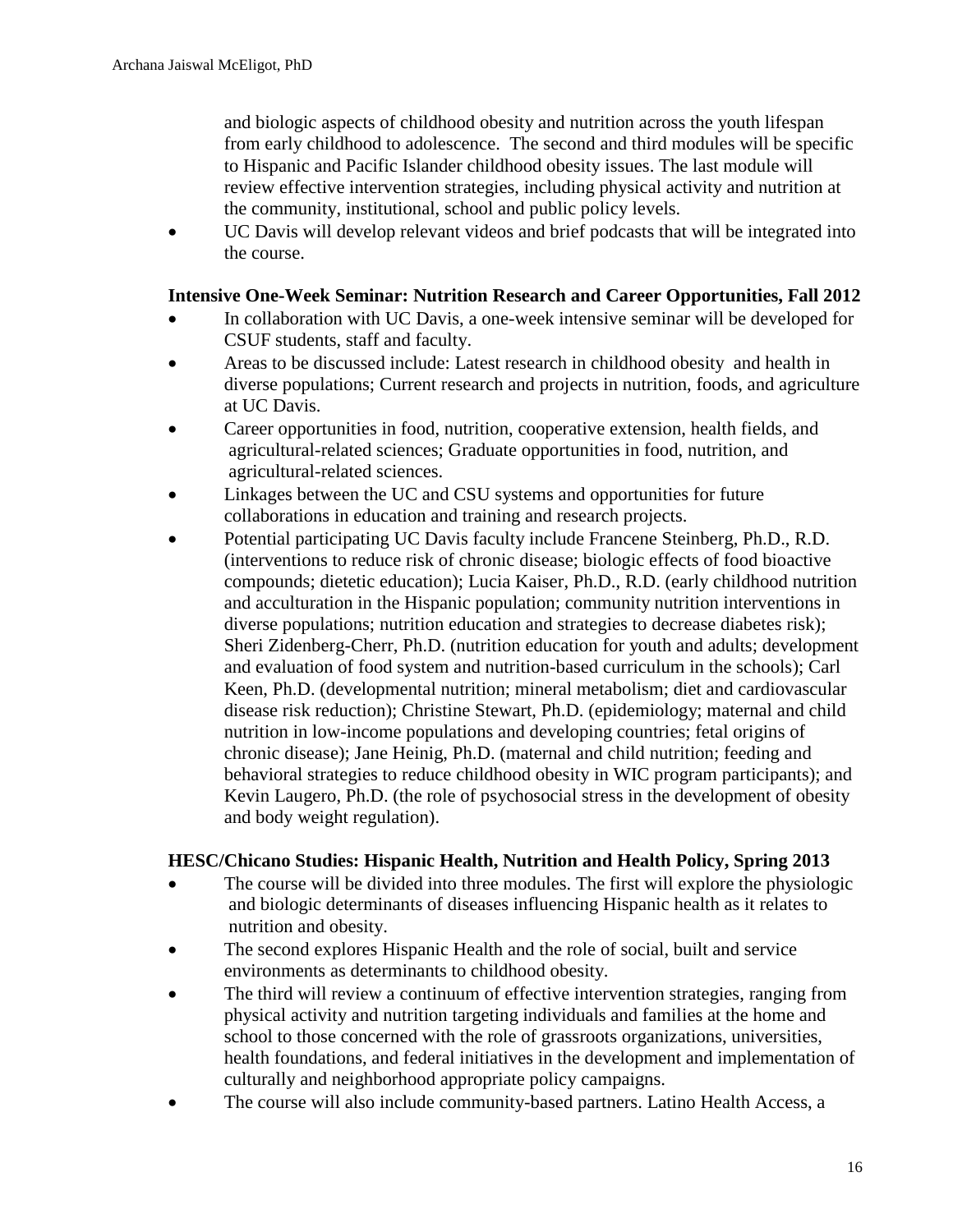well-recognized community based organization locally will provide guest lectures (that will be video recorded) for this portion of the module.

• To strengthen students' health policy foundation and competencies, students will be encouraged to enroll in elective policy courses.

#### **Workforce Development Seminar Series (WDSS), Fall 2013**

- To prepare students to assume leadership roles in careers combating childhood obesity and promoting nutrition among Hispanic immigrants, WDP will leverage CSUF's Student Leadership Institute to create a Workforce Development Seminar Series.
- Students will take workshops in such topics as introduction to leadership, ethical decision making, leading and managing a diverse group, communication styles, teamwork and collaboration, time management, and vision and goal setting.
- To integrate their new knowledge with USDA-related careers, WDP will require them to take two supplemental workshops, in USDA careers and understanding the USDA and opportunities within, taught by the USDA-HSI regional officer.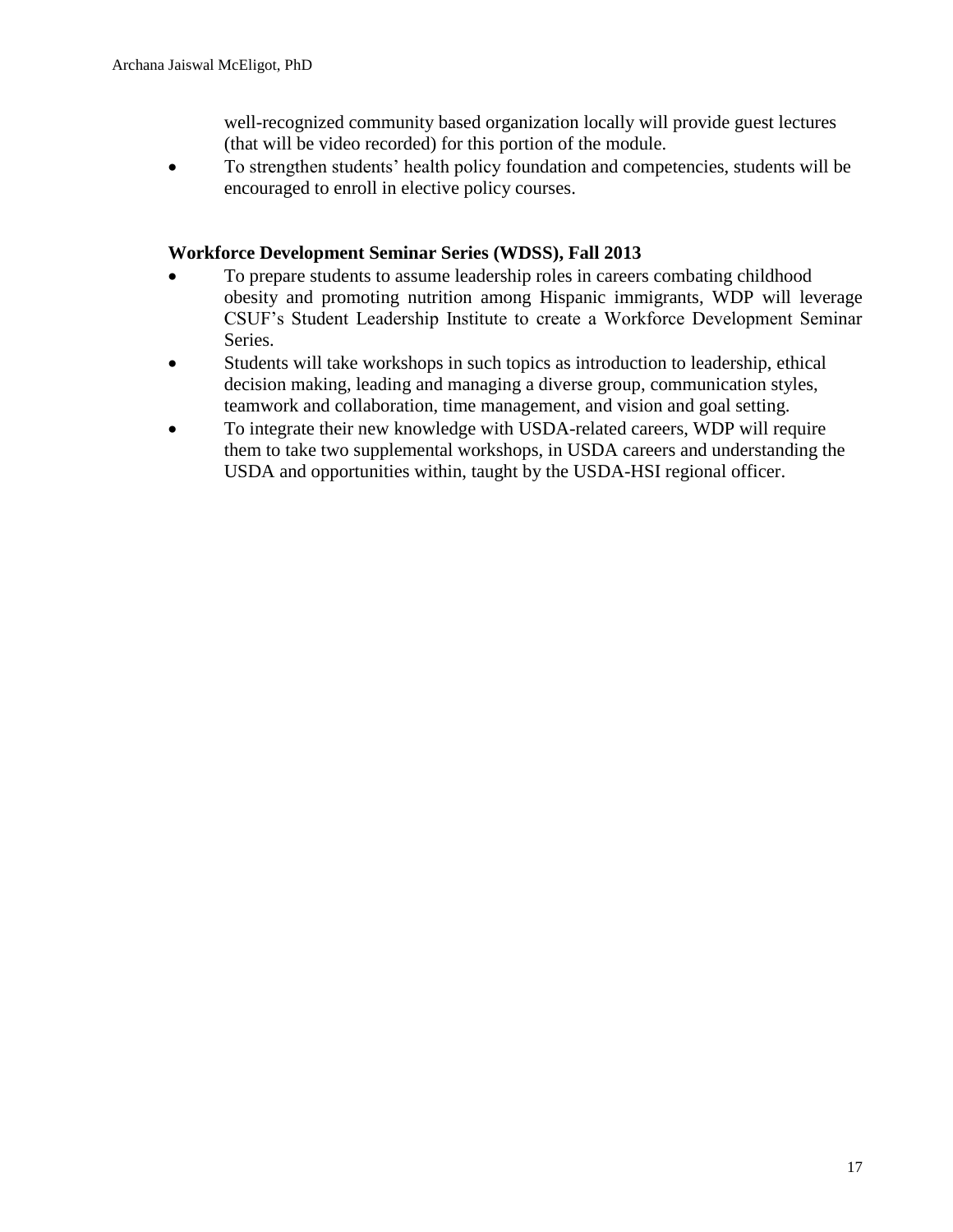#### **Teaching conferences and colloquia at CSUF:**

- **1. McEligot AJ**. Nutritional Epidemiology Curriculum and Research. MPH Cohort Introductory Meeting. Fullerton, CA, October, 2006.
- **2. McEligot, AJ**. Surveillance research. MPH Spring Colloquia. Fullerton, CA April 2007
- **3. McEligot AJ.** Nutritional Epidemiology. Chinese Delegation. CSUF, January 25<sup>th</sup>, 2007.
- **4. McEligot AJ**. Nutritional Epidemiology Curriculum and Research. MPH Cohort Introductory Meeting. Fullerton, CA, October, 2007.
- **5. McEligot AJ.** Educational conference on state-of-the-art dietary assessment using the Nutritional Data System for Research (NDSR) Software. CSUF, September 2008. In collaboration with the University of Minnesota, I provided a two-hour educational lecture to CSUF undergraduate and graduate students, and staff on dietary assessments, specifically on using the NDSR software which is considered the "gold-standard" in dietary assessment methodology. Fullerton, CA, September  $17<sup>th</sup>$ , 2008.
- **6. McEligot AJ.** I attended a two-day training workshop for the NDSR software. I received intensive training in learning the NDSR database structure, entering and editing data in NDSR and enhancing dietary interviewing skills. Fullerton, CA, September  $17 - 18<sup>th</sup>$ , 2007.
- **7. McEligot AJ, Jones J., Weiss J.** The Mission and Goals Initiative on *Promoting the Health of Faculty, Staff , Students and the Community*, was extremely successful. The M & G Initiative was comprised of two workshops. The first educational workshop targeted students and community members in order to broaden and inform on the multidisciplinary field of nutrition. The conference overviewed the relationship between nutrition, obesity and disease, particularly cancer outcomes. The keynote address was Dr. Cheryl Rock, a renowned nutritional scientist who has published nearly 150 peer-reviewed articles and has received over 10 million in external funding. Two additional speakers, one from UCLA and the other from CSUF discussed biological and behavioral aspects of nutrition. The true success of the conference was reflected by the fact that not only did CSUF students attend, but also several CSUF students (from Eta Sigma Gamma) helped with organizing the conference. Nearly 120 students and community members attended the conference. Dr. McEligot, the chair of the conference was recognized by Eta Sigma Gamma for involving students in the development and organization of this workshop. Fullerton, CA, April  $18<sup>th</sup>$ 2008 & May  $19^{th}$  2008.
- **8.** Teaching and Learning Academy (TLAC) certificate program. Attended:
	- a. *Camtasia: Create Podcasts* ..., February 26<sup>th</sup>, 2008
	- b. *Designing and Developing Grading Rubrics*, May 2nd, 2008
	- c. *Set Up Interactive Live Chat Sessions Using Ilinc*, September 8<sup>th</sup>, 2008
- **9.** Attended the following workshop: *Supporting Teaching Excellence: Maintaining Integrity in the Classroom*. Fall 2008.
- **10.** Fibromyalgia Assessment, Management, and Education (FAME). Developed an innovative web-based educational module on the relationship between Fibromyalgia and Nutrition. Fullerton, CA, Fall 2007 and Spring 2008.
	- Conducted extensive research on Fibromyalgia and nutrition
	- Developed Powerpoint slides on the topic
	- Videotaped the module to be presented on the internet
- **11. McEligot AJ, McMullin J. (UCR) and Pang, K. CA/NV Public Health Training Center.** Understanding the Cultural Context of Nutrition and Physical Activity in Pacific Islanders. Topics and activities included: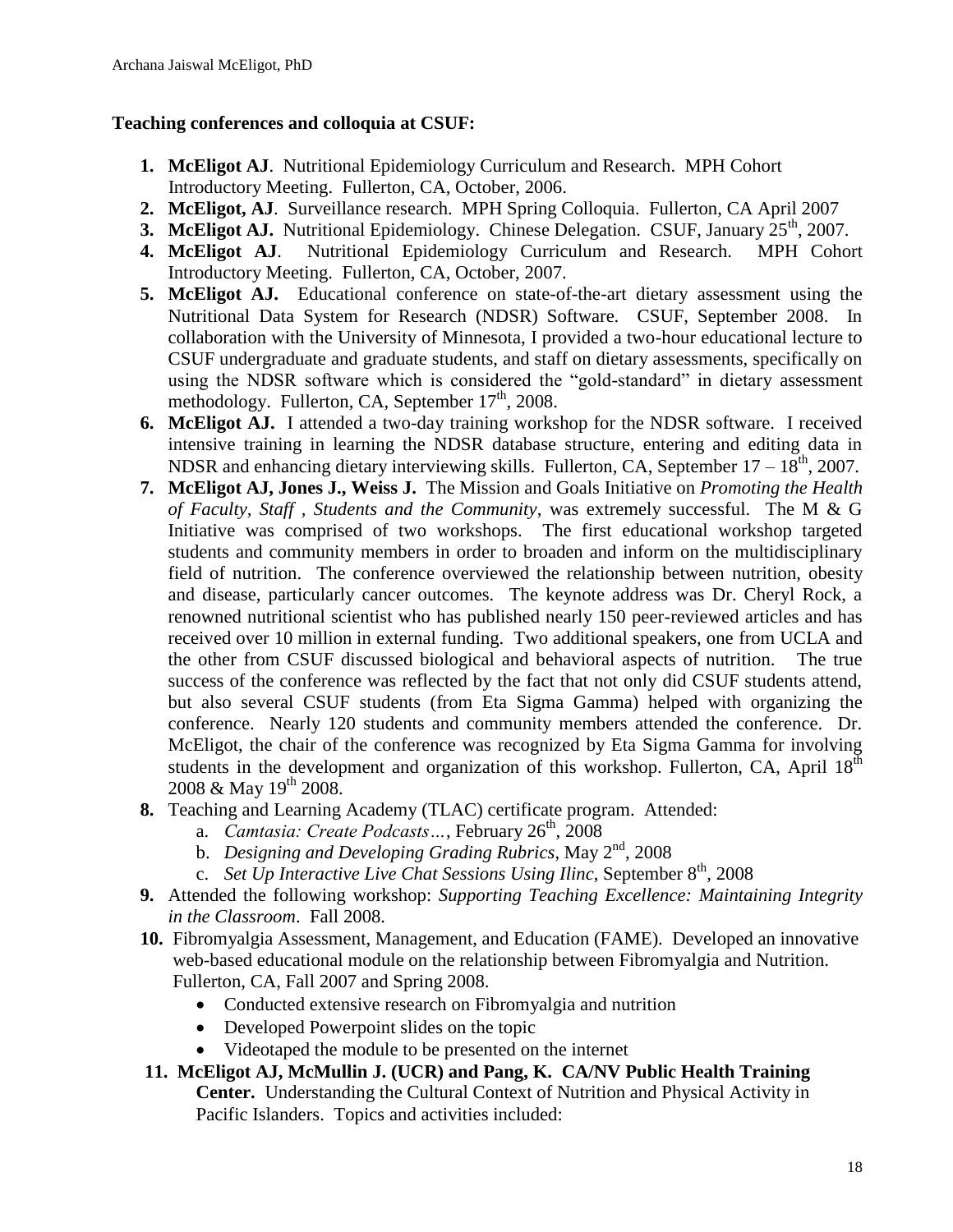- Health conditions of Pacific Islanders, specifically Native Hawaiians in California.
- The latest research in diet and lifestyle interventions in Native Hawaiians will be presented.
- Participation and engaging with community members on understanding nutrition and physical activity in Native Hawaiians.
- Cultural context on barriers and successful strategies related to understanding and improving Native Hawaiian nutrition and physical activity will be explored.

#### **At the University of California, Irvine:**

# - **Epidemiology and Biostatistics/2nd year medical students**, **Spring 2005, Fall 2003**

- Content included epidemiological study design, biostatistics, review of manuscripts, and critically reviewing research methods in the current literature. Specific content areas include cancer, nutrition and chronic disease epidemiology
- Functioned as course director, contributed 80% effort to the course
- Constructed the syllabus, including goals fro the course
- Organized other lecturers, conducted half the lectures
- Developed, proctored and graded the exams
- Assigned and reported final grades to the department
- All courses were available and posted on a website
- Currently in the process of converting course to an on-line course

# - **Environmental Health Sciences III, Winter 2005, Fall 2002, Spring 2002**

- Lectured and lead discussions with graduate students in Environmental Health Sciences; involved 25% effort for overall course
- Content included epidemiological study design and specific content area was in nutrition and cancer epidemiology
- Facilitated student presentations and discussions on peer-reviewed journal articles Discussed and critiqued research methods of the study
- Assisted with developing exam questions and grading of student presentations.

#### - **Faculty Forums, Fall 2002, Winter 2003**

- Facilitated discussion with undergraduates with undecided majors
- Discussed the field of nutrition and cancer epidemiology
- Presented various degrees and options available at UCI to students
- Presented resources available on campus for students
- Advised on academic and career options at UCI

#### **- Epidemiology and Biostatistics, Special Topics, Spring 2004**

- Lectured and lead discussions with medical fellows in Epidemiology and Biostatistics; involved 25% effort for overall course
- Content included epidemiological study design and specific content area was in nutrition and cancer epidemiology
- Assisted with developing exam questions and grading of student presentations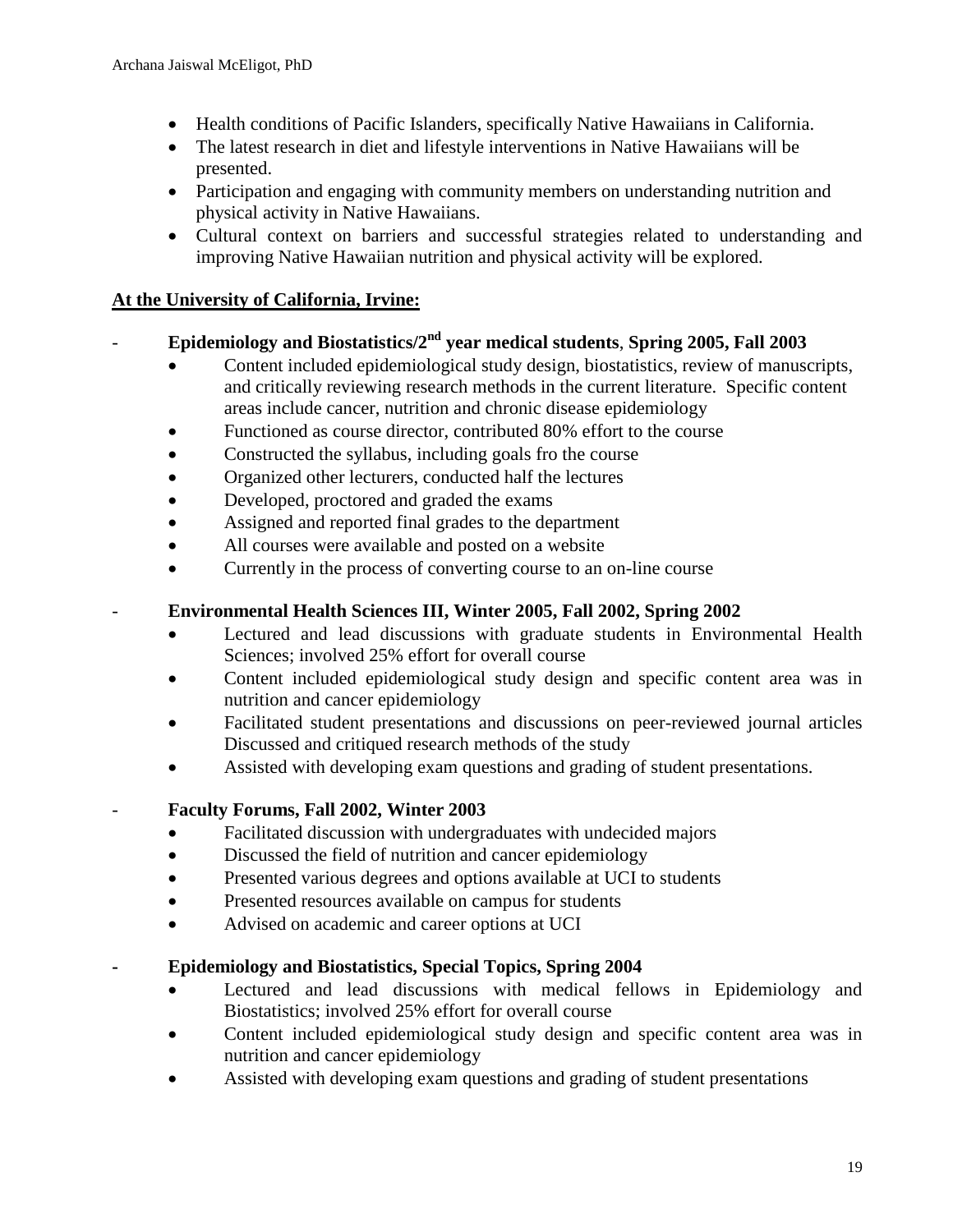#### **- Cancer Epidemiology, Spring 2003**

- Facilitated discussions and lectured to graduate students
- Content included nutrition, nutritional epidemiology and research methods in nutritional epidemiology; involved 25% for overall course
- Assisted with developing the course, reviewing the syllabus
- Worked with students on their presentations, reviewing recent manuscripts in the field on nutrition and cancer epidemiology
- Assisted with developing exam questions and grading of student assignments and presentations

#### **At San Diego State University**

#### - **International Health**, **Fall 1997, Fall 1998**

- The course comprised of 30 undergraduate students from diverse multicultural backgrounds. Most majored in Community Health and Education
- Responsible for entire course: Developed the syllabus, all the lectures, assignments and exams for the course
- Facilitated lively discussions in topics such as the role of the female in developing countries, complementary and alternative medicine, clean water, and other pertinent issues in International Health
- Facilitated group activities and debates during lectures
- Graded student papers, exams and assigned final grades

#### **At the University of California, San Diego**

- **Contemporary Issues, Summer Bridge Program, Summer 1990, 91, 92 and 93**

- Facilitated discussions with incoming freshman students from multicultural/diverse backgrounds
- Topics of discussion included contemporary writing of various authors in education
- Reviewed students papers and provided direction in improvement in writing
- Discussed the challenges of transitioning from high school to the university
- Assigned and reported final grades
- During the later three years, I facilitated discussions in study management, including stress management, time management and other study management skills for ensuring success during their academic careers

#### **Other Teaching Activities at UCI and UCSD**

- Advised and directed graduate students in the field of nutrition and cancer epidemiology, including areas of research in the field, appropriate course work, reviewing pertinent literature in the field, assisting in selecting appropriate methods for their research
- Advised research fellows in nutritional epidemiology methodology including selecting the appropriate dietary instrument, methodology relating to study design, questionnaire design and data analysis